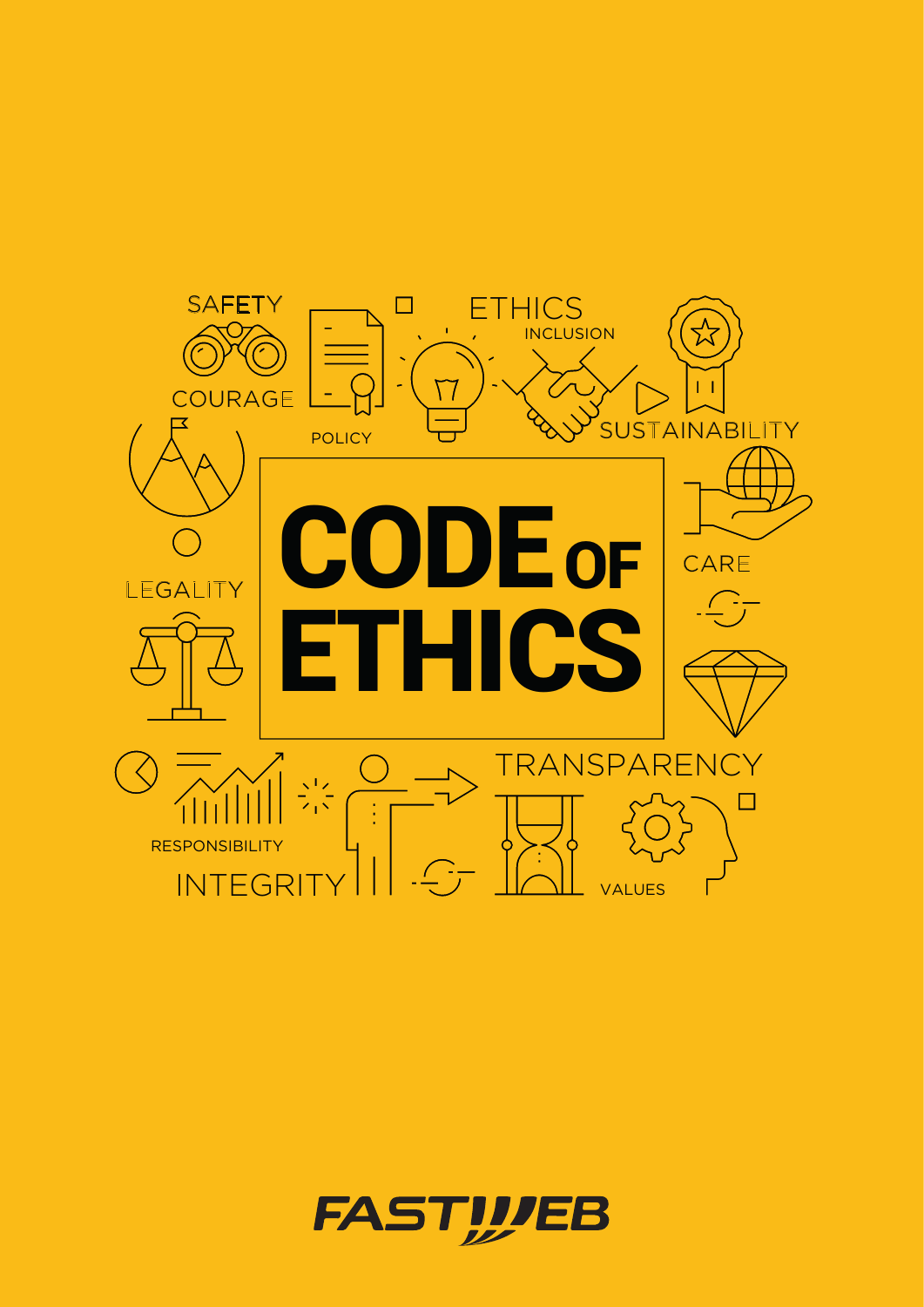# **Contents**

| <b>MESSAGE FROM ALBERTO</b>                                                      | 3              |
|----------------------------------------------------------------------------------|----------------|
| <b>HOW TO APPLY THE CODE OF ETHICS</b>                                           | 4              |
| <b>COMPANY VISION AND VALUES</b>                                                 | 5              |
| <b>OUR COMMITMENT TO INTEGRITY AND TRANSPARENCY</b>                              | $\overline{7}$ |
| 1 Principles of Integrity and Transparency                                       | $\overline{7}$ |
| 2 Conflicts of interest                                                          | $\overline{7}$ |
| 3 Ethics in business relations                                                   | 8              |
| 4 Prevention of money-laundering and tax crimes                                  | 9              |
| 5 Fight against corruption                                                       | 9              |
| 6 Gifts, presents and hospitality<br>7 Relations with the Public Administrationn | 10<br>10       |
| 8 Fair competition                                                               | 10             |
| 9 Accounting Transparency                                                        | 11             |
|                                                                                  |                |
| <b>OUR COMMITMENT TO PEOPLE</b>                                                  | 12             |
| 1 Selection and work environment                                                 | 12             |
| 2 Diversity and Inclusion                                                        | 12             |
| 3 Health and Safety                                                              | 13             |
| 4 Welfare                                                                        | 14             |
| 5 Protection of Company Assets                                                   | 14             |
| <b>OUR COMMITMENT TO RESPECT THE ENVIRONMENT</b>                                 | 15             |
| <b>OUR COMMITMENT TO CUSTOMER DATA</b>                                           | 16             |
| What Data Protection means                                                       | 16             |
| Our principles                                                                   | 16             |
| <b>OUR COMMITMENT TO RESPONSIBLE COMMUNICATION</b>                               | 18             |
| 1 External communication                                                         | 18             |
| 2 Internal communication                                                         | 18             |
| 3 Fastweb people's communication via social media                                | 19             |
| Disciplinary System                                                              | 2C             |
| How to report violations                                                         | 2C             |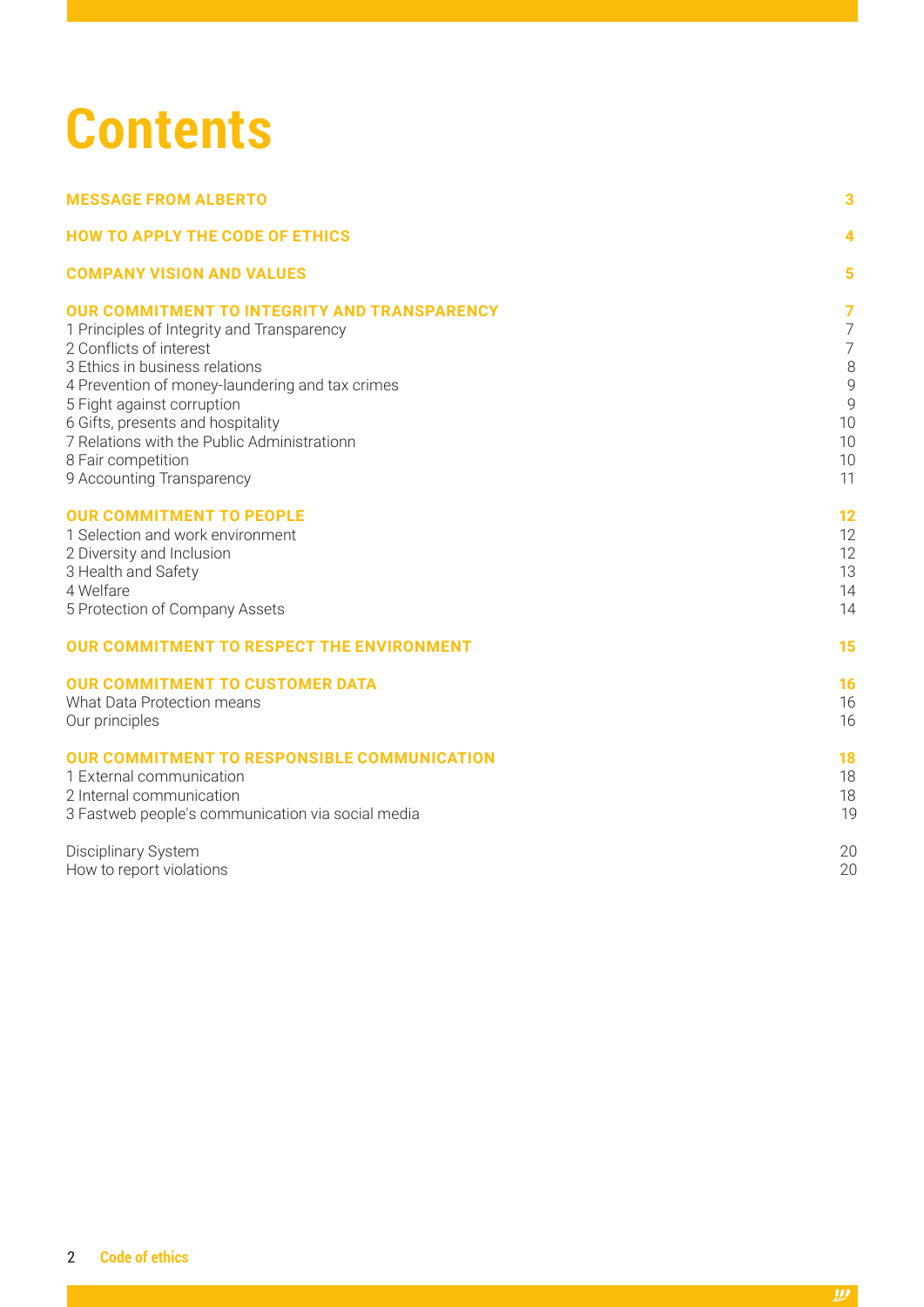# <span id="page-2-0"></span>**Message from Alberto**

*Fastweb has always been committed to pursuing its vision and achieving its business objectives in an ethically responsible manner, with the utmost transparency and integrity.* 

*Enabling people and organisations to grow, improve, connect with the future, simply: this commitment is one of the factors of our success.*

*We pursue the important goal of raising Italy to the next level through digitalisation, viewed as a bridge to a more sustainable future.*

*Everyone's contribution is therefore fundamental: it is our decisions and our behaviour that determine the entire company's actions.*

It is therefore fundamental that we work together to build trust in our company, consolidating and strengthening *our commitment to ethical conduct.*

*Our Code of Ethics helps us identify the most correct behaviour in compliance with the law and our values, in accordance with the highest standards of ethics and professionalism.* 

*I thus invite you to read it carefully, to apply what is written and to use the information and resources available to make increasingly informed decisions.*

*It is up to us to embrace the principles contained in this document, to apply it responsibly, and to comply with the policies it contains. Because ethical behaviour represents who we are.*

> Alberto Calcagno *Chief Executive Officer and General Manager*

 $\mathcal{M}\mathcal{U}\subset\mathcal{L}$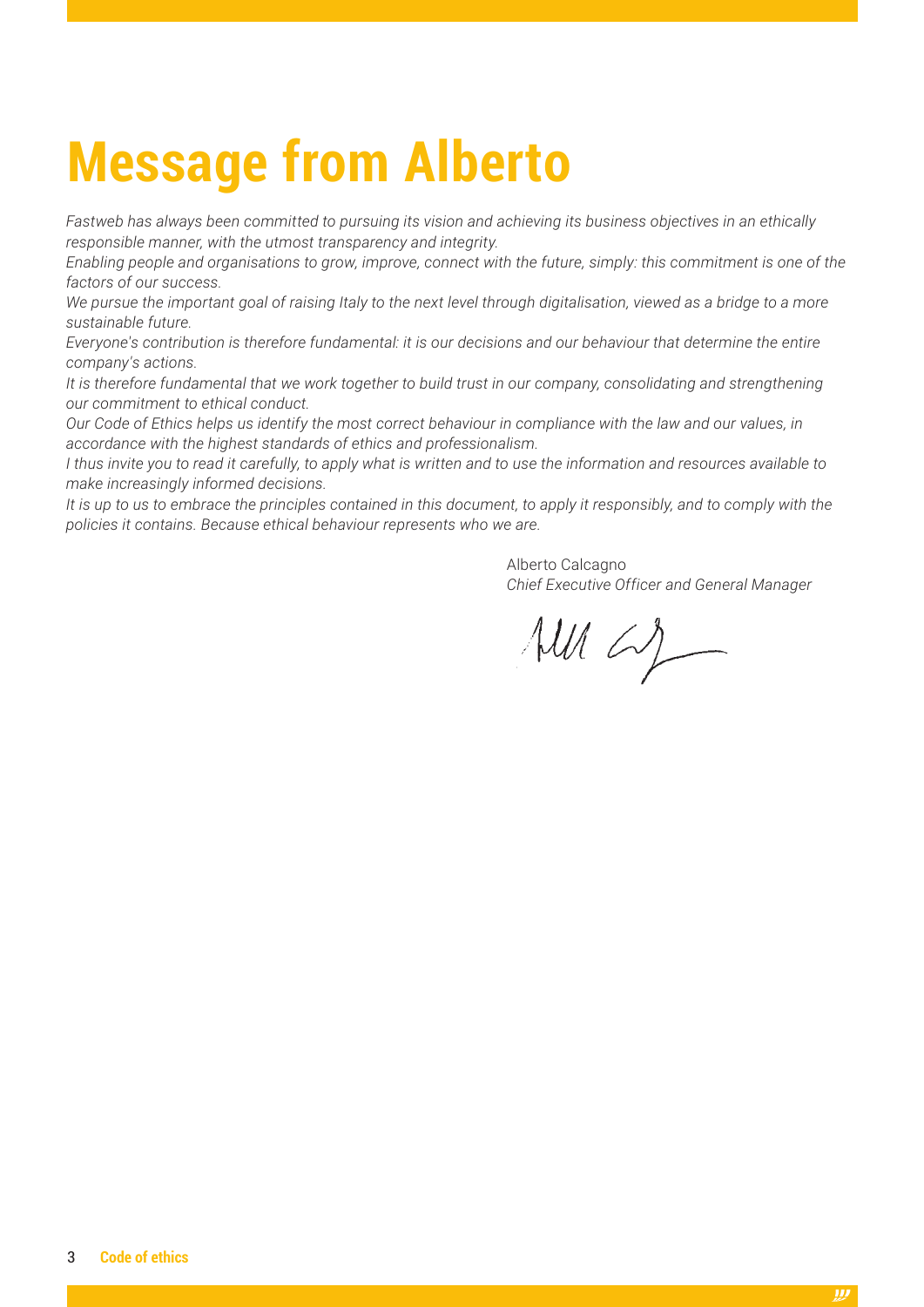# <span id="page-3-0"></span>**How to apply the Code of Ethics**

The Fastweb and Fastweb Air Code of Ethics is inspired by the United Nations Universal Declaration of Human Rights, the ILO (International Labour Organization) Fundamental Conventions and the OECD Guidelines for Multinational Enterprises, and lays out the principles that are to inspire the actions of all those who work for Fastweb (employees, suppliers, consultants and business partners) so that business objectives are pursued in an ethical, sustainable way.

Adopting a Code of Ethics for Fastweb people means having a guide to help them make decisions and act in accordance with the values and rules of regulatory compliance that the company has adopted.

It is our responsibility

- $\geq$  To be familiar with it and comply with its provision
- $\geq$  To help spread it
- $\geq$  To ask for support when in doubt

The Code of Ethics cannot foresee every specific behaviour or situation, but it does establish criteria of conduct to be observed and applied according to the rule of common sense.

#### In relations with third parties, whether of a

commercial, institutional, social or any other nature, it is essential:

- to promote awareness of the guidelines contained in this Code of Ethics
- to envisage conduct that does not conflict with the Code for the execution of assignments or contractual obligations.

In some situations, acting ethically can be complex. In order to understand the correct behaviour consistent with our values and principles, it may be useful to answer the following questions

# **Ethical Questions**

- ➢ *Does it comply with the policies and principles of the Code of Ethics?* Am I sure this is legal and in compliance with our internal policies?
- ➢ *Can it harm Fastweb's reputation?* Could spreading this information have adverse impacts on the company's image?
- ➢ *Is it in Fastweb's best interest?* Can my decision create a conflict between my personal interest and that of the company?

*If the answer to the Ethical Questions is "I don't know", refrain from acting and consult the relevant sections of the Code or policy.*

*But if you are still unsure about what to do, ask your line manager, your HR Business Partner or the 231 Compliance & Risk Management team for support.*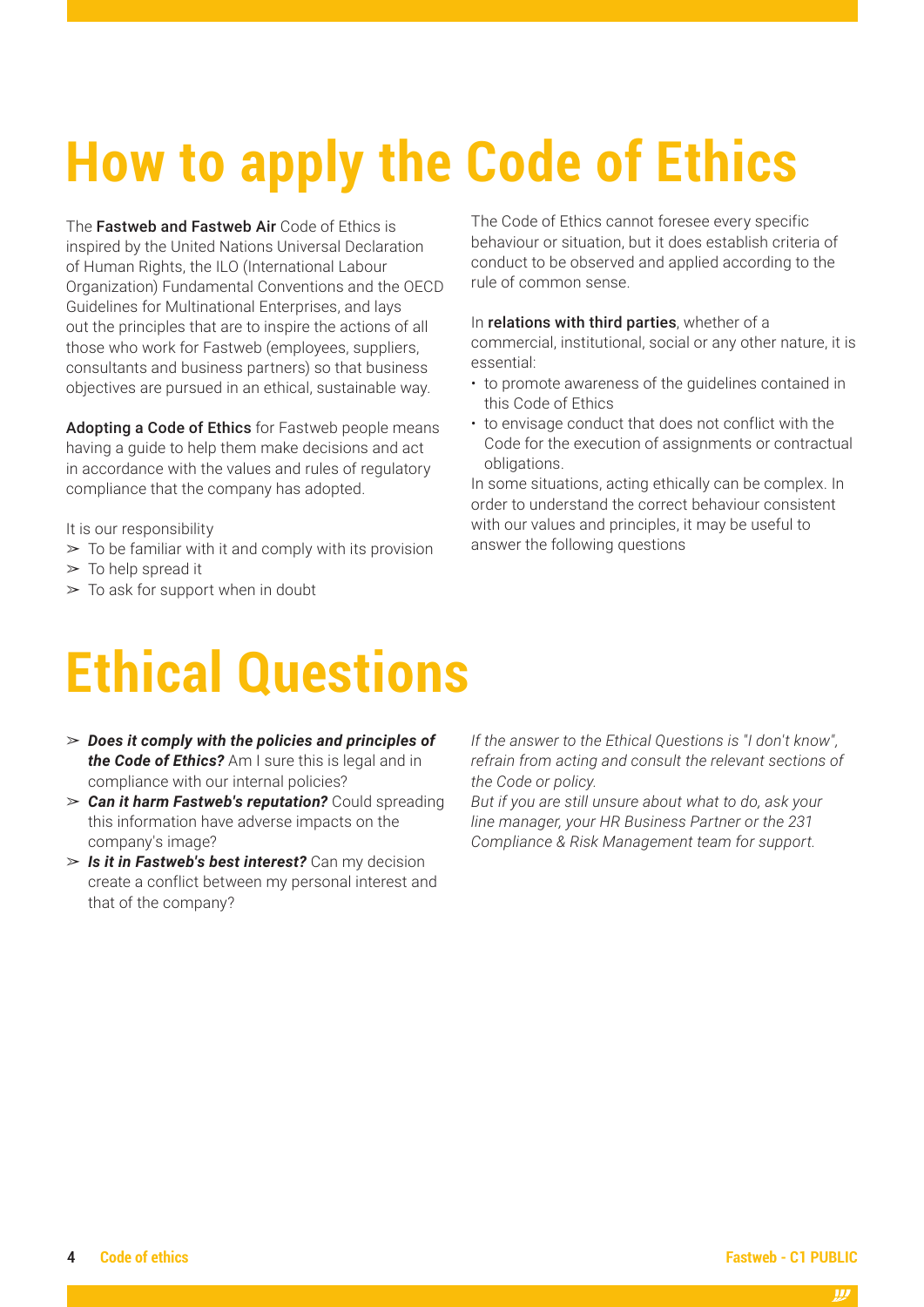# <span id="page-4-0"></span>**Company vision and values**

Fastweb owes its success and ability to meet the challenges of the market to the vision and values it shares with its employees, who strive to uphold them every day. This vision and these values are renewed to reflect social and technological changes and are the expression of a company that is constantly evolving and that looks to the future with confidence, ready to continue its leading role in the digitalisation of Italy.

This is why the Fastweb Vision is:

Together we connect the future simply.

Achieving such a forward-looking goal naturally requires a business plan to which everyone, regardless of role and function, must contribute. These business objectives can only be achieved if everyone works together, inspired by common, shared values.

Our values are a shared asset to which we all contribute in our daily work and for which we are all equally responsible.

Our values inspire behaviour that has an immediate reflection inside and outside Fastweb.

## **Fastweb Values**

#### *CARE*

*We make decisions with our customers' interests in mind We take care of our workers We take care of ourselves*

We dedicate the same care to our work as to ourselves without superficiality and with all the full required in each case.

We take care of ourselves, our colleagues and our customers with the maximum commitment of which we are capable. We manage our projects, programs and procedures with integrity, kindness and respect, while always focusing on personal growth and protection of individuals.

The quality of the service we offer is built on the contribution of all company functions and therefore all Fastweb people. Taking care of ourselves and our colleagues generates virtuous behaviours that have a visible impact on the outside world and on customers, who regard us as a reliable partner.

Fastweb's aspiration is to offer next-generation services

designed to benefit the customer, the community and society in a way that makes everyday life easier.

*COURAGE We are digital We are leaders We are entrepreneurs*

We have the courage to fight, to speak our minds, to dare, to put ourselves on the line, to challenge, to go beyond our fears and convictions.

We seek to overcome our limitations and face change without fear, building our courage through increasingly difficult and forward-looking challenges.

We are entrepreneurs in a digital world in which we are constantly harnessing and improving our ability to experiment, simplify and decide.

We explore new avenues, not only from a technological point of view, and we are thus always ready to promote change when we believe it is useful for the company, customers or the community.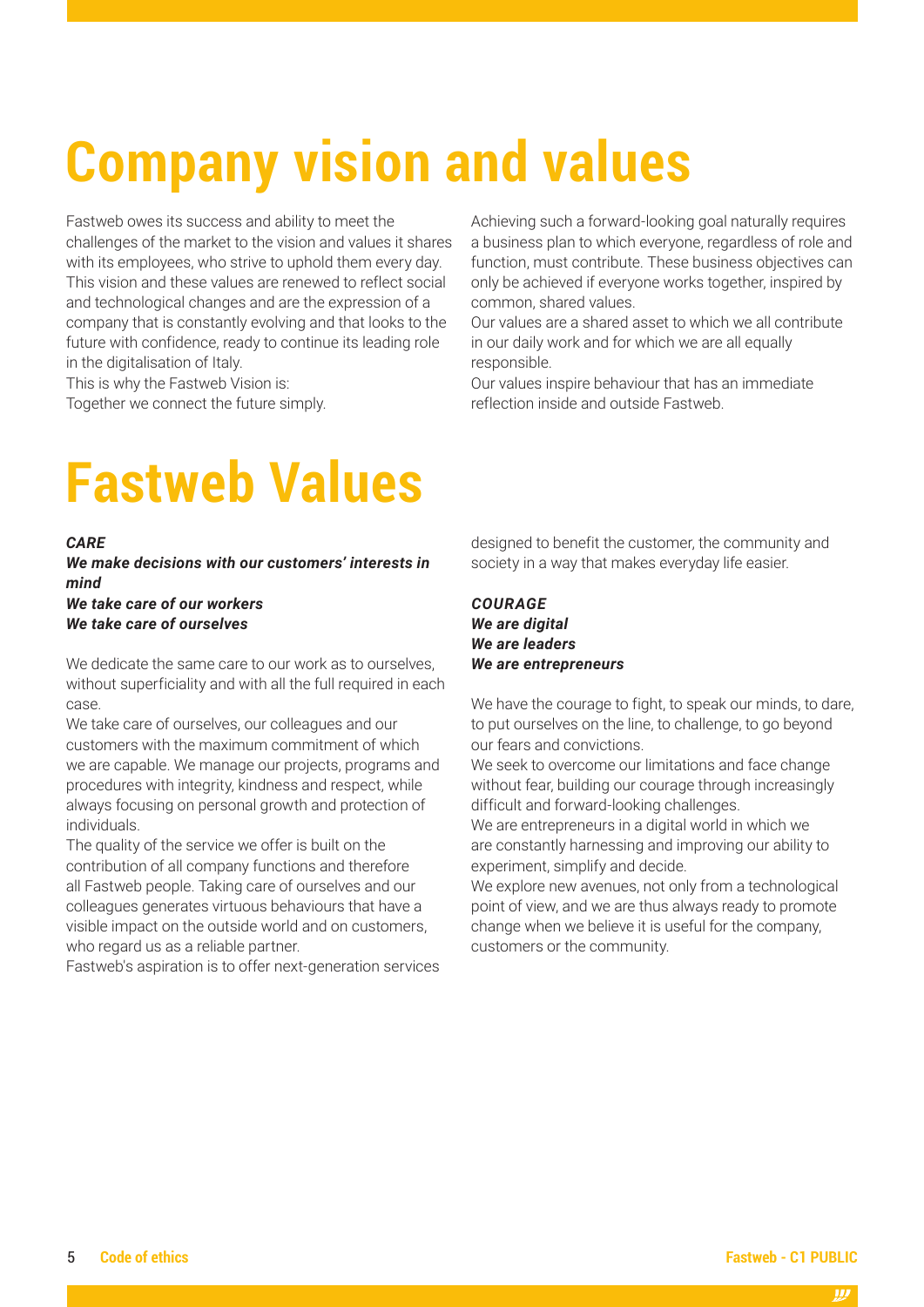#### **SUSTAINABILITY**

#### **We create value for the company We invest in individuals and the community We make sustainable choices for the environment**

We bring a sense of responsibility, balance and longterm vision to our work.

We create value by building a project that has a positive impact, including support for social, cultural, sporting and educational initiatives.

Our work and the choices we make are aimed at sustainability among people, to create a better future and destiny for the community we live in, and are always environmentally sustainable.

With this in mind, Fastweb is committed to planning its activities by seeking a balance between economic initiatives and social and environmental needs. Every Fastweb employee has long been attentive to compliance with laws, regulations and internal procedures on environmental matters. Our commitment has been consolidated by the Plastic Free project in accordance with the guidelines promoted by the Ministry of the Environment.

To us sustainability means increasing our sense of responsibility and sensitivity to what is happening around us and being able to create value in a broader sense, for society and the community, as well as for the company.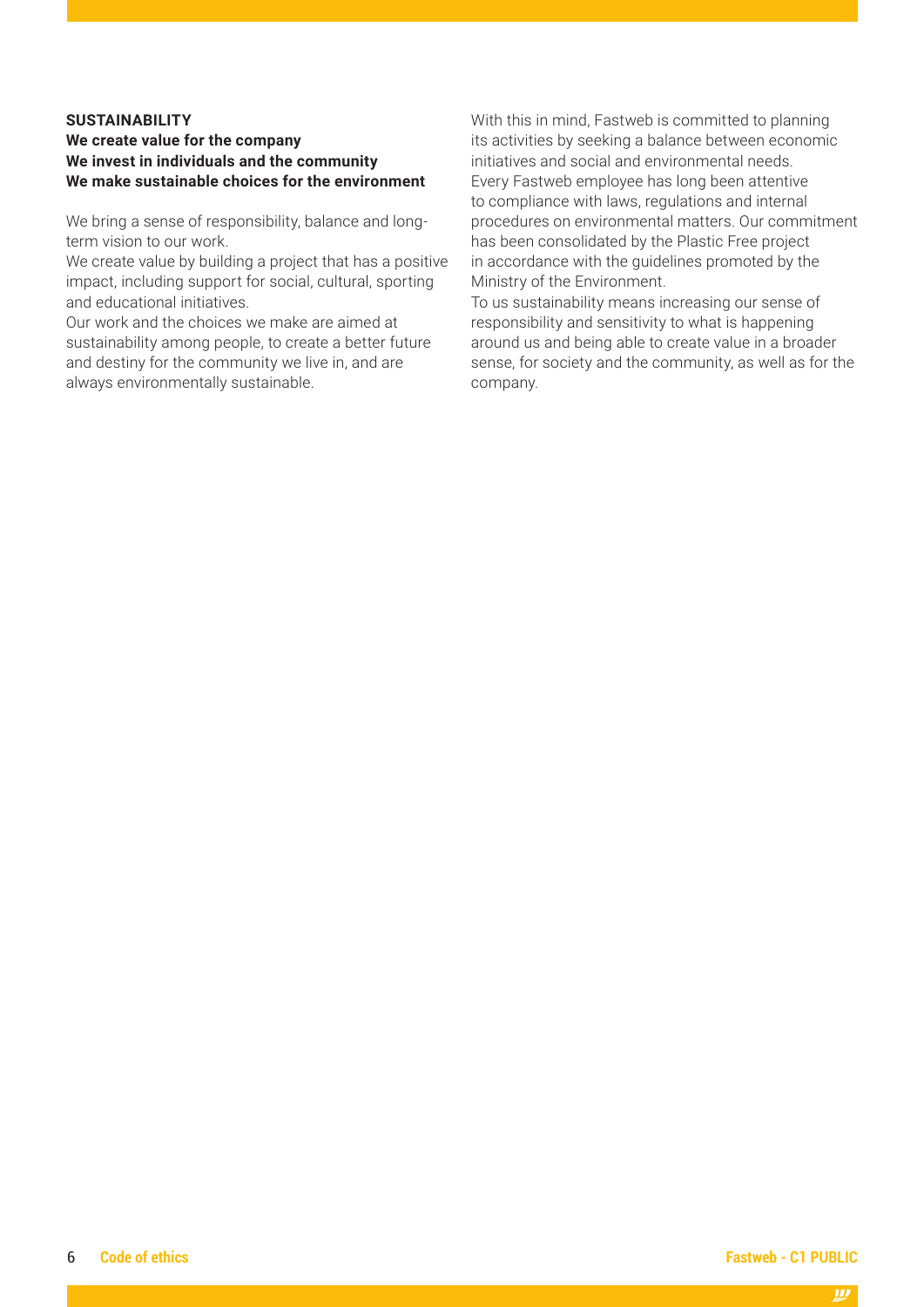## **Our commitment to integrity and transparency**

### 1 Principles of Integrity and Transparency

Fastweb people are guided by the highest principles of integrity, honesty and transparency in carrying out their duties

Directors, executives and employees are required to comply diligently with applicable laws, the Code of Ethics and internal policies by always adopting a high standard of business ethics. Under no circumstances may the pursuit of a legitimate interest of Fastweb justify illegal or dishonest conduct.

Fastweb adopts organisational tools to guarantee compliance with the law and promotes maximum transparency in managing agreements and communications with customers, suppliers, business partners and public bodies.

### 2 Conflicts of interest

#### *It is important to disclose conflicts of interest and external assignments to protect our Company's interests*

In every role we make decisions that must exclusively pursue Fastweb's interests and must not be influenced by personal interests.

In order to ensure objectivity, transparency and fairness in corporate decision-making processes, each of us is required to promptly report any situation that may give rise to a potential conflict between our personal interests and those of the company..

#### **QUESTIONS**

#### **When do we have a conflict of interest?**

- $\triangleright$  If we pursue an interest other than the company's objectives
- $\triangleright$  If we "personally" take advantage of a Fastweb business opportunity
- $\geq$  If we handle activities that may affect independence and objective decision-making in assessing Fastweb's best interests

#### **What it means for me**

- $\geq$  Always be truthful and refrain from making false, incorrect or misleading statements or providing distorted information
- $\geq 0$  not make false, misleading or disparaging statements about a competitor, its products or services. Instead, emphasise the benefits of Fastweb's products and services in an accurate, non-misleading way
- $\geq$  Share requests for information or documents from the Public Administration or public bodies with your line manager and the relevant functions to ensure that Fastweb's answers meet all legal requirements and Fastweb's rights are guaranteed.

#### **Situations to be avoided at all costs:**

- $\geq$  Carrying out external activities that compromise our ability to devote time and attention to the role and tasks we perform at Fastweb
- $\triangleright$  Promoting sponsorships or donations to associations or initiatives involving us (or persons close to us or associated with us)i
- $\triangleright$  Hiring or managing a relative or partner
- $\geq$  Hiring a person so that Fastweb can benefit from his or her relationships with the political world, the public administration or business partners
- $\geq$  Entering into a relationship with a supplier, customer or competitor for personal gain

#### **Situations to be assessed appropriately (potential conflicts of interest):**

- $\geq$  Existence of economic interests of employees or close relatives in Fastweb's business activities or in the activitie
- $\triangleright$  Performing administrative or control roles, or other offices or positions of any kind, in other companies
- $\blacktriangleright$  Holding political office
- $\geq 0$  Ccupying of roles or positions in associations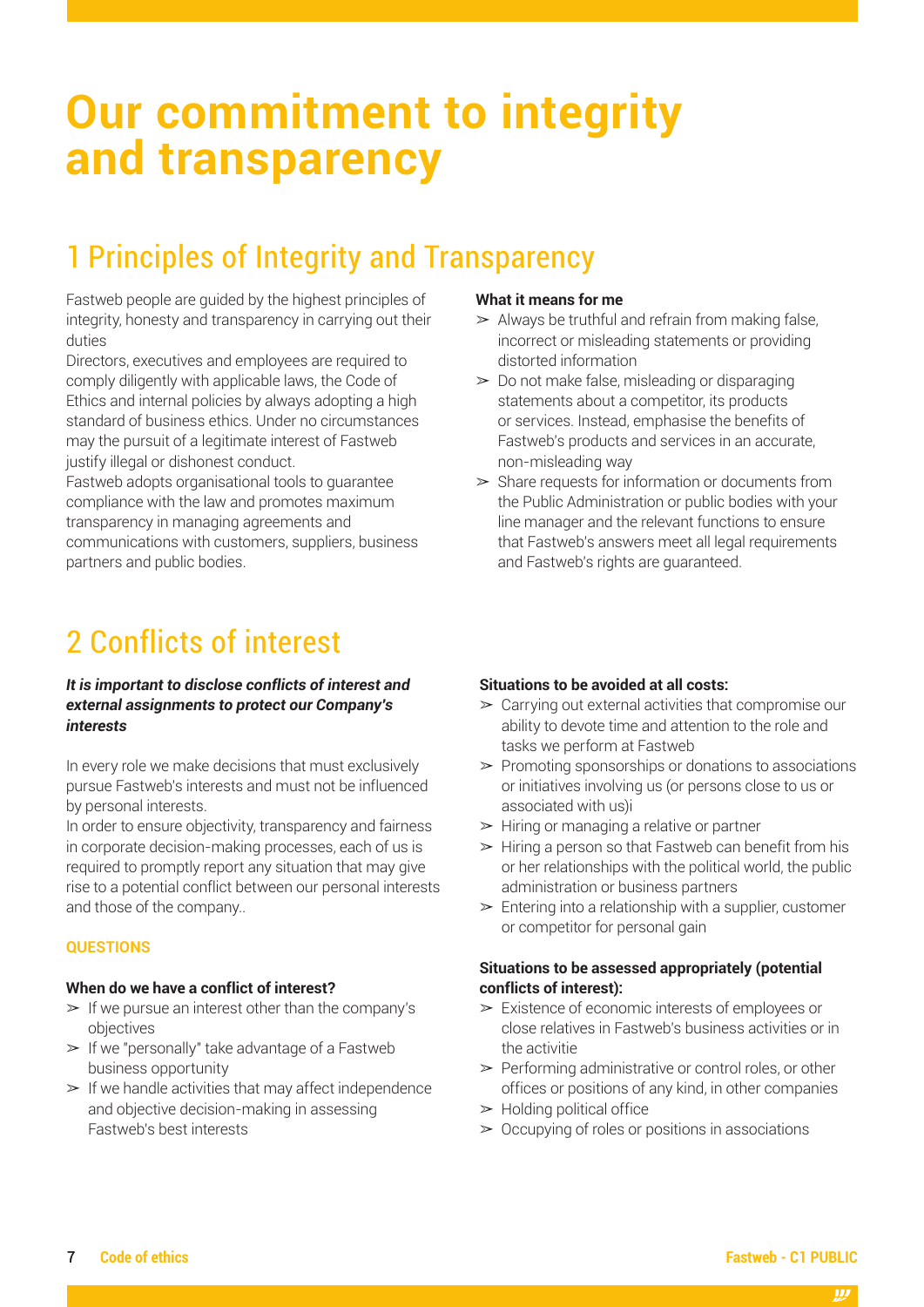or public bodies with which Fastweb may have commercial or business relations

 $\triangleright$  Performance of work activities for customer companies, suppliers or partners

#### **What should we do in such cases?**

We should refrain from the conduct in conflict or activities that could influence our decision-making independence and promptly report the situation to our direct manager, Human Capital and the Supervisory Body so that any incompatibilities or adverse situations may be assessed. Remember: Failure to disclose a conflict of interest situation may result in disciplinary action (see the section "Disciplinary System").

Finally, all employees are required to report, at all times, to

### 3 Ethics in business relations

#### *We ask our partners to share our principles of integrity*

We work according to the principles of integrity and intellectual honesty and we strive to ensure that our suppliers and business partners work with us according to the same principles.

In our agreements with suppliers, consultants and other partners, we seek a legitimate competitive advantage for Fastweb, equal opportunities and a relationship based on fairness, honesty, efficiency and professionalism. Although Fastweb does not exclude certain types of customers, suppliers or partners, it does not have any direct or indirect relationships with persons belonging to criminal organisations or operating outside the law, such as persons linked to money-laundering, drug-trafficking or usury.

We require our suppliers to be committed to the protection of human rights, to abide by labour laws and to comply with legislation on health and safety, environmental protection and data protection.

In order to strengthen our commitment to the prevention of offences pursuant to Legislative Decree no. 231/2001,

their direct manager, Human Capital and the Supervisory Body, all situations of conflict of interest, actual or potential, that may arise between them, their relatives, relatives-in-law, spouse/cohabiting partner and personnel of the Public Administration or of any entity that holds public tenders.

#### **Read more at:**

- Conflicts of Interest Procedure
- Anti-Corruption Guidelines

#### **In case of doubt, contact:**

- HR Business Partner
- Compliance & Risk Management

our contracts include clauses to spread awareness of Fastweb's Code of Ethics and 231 Model and a declaration of commitment by the counterparty not to behave in violation of these documents.

#### **What it means for me**

- $\geq$  During the negotiation phase, verify the other party's willingness to comply with our **Code of Ethics** and pledge not to violate the principles laid down in this Code.
- ➢ Start the **qualification** process in promptly in accordance with the relevant policy.
- $\geq$  Ensure that in rendering services suppliers, consultants and partners are committed to full compliance with Legislative Decree 231/2001 by accepting our standard 231 clauses.

#### **Read more at**

• Supplier Qualification Procedure

#### **In case of doubt, contact:**

- Procurement & Supply Chain
- Compliance & Risk Management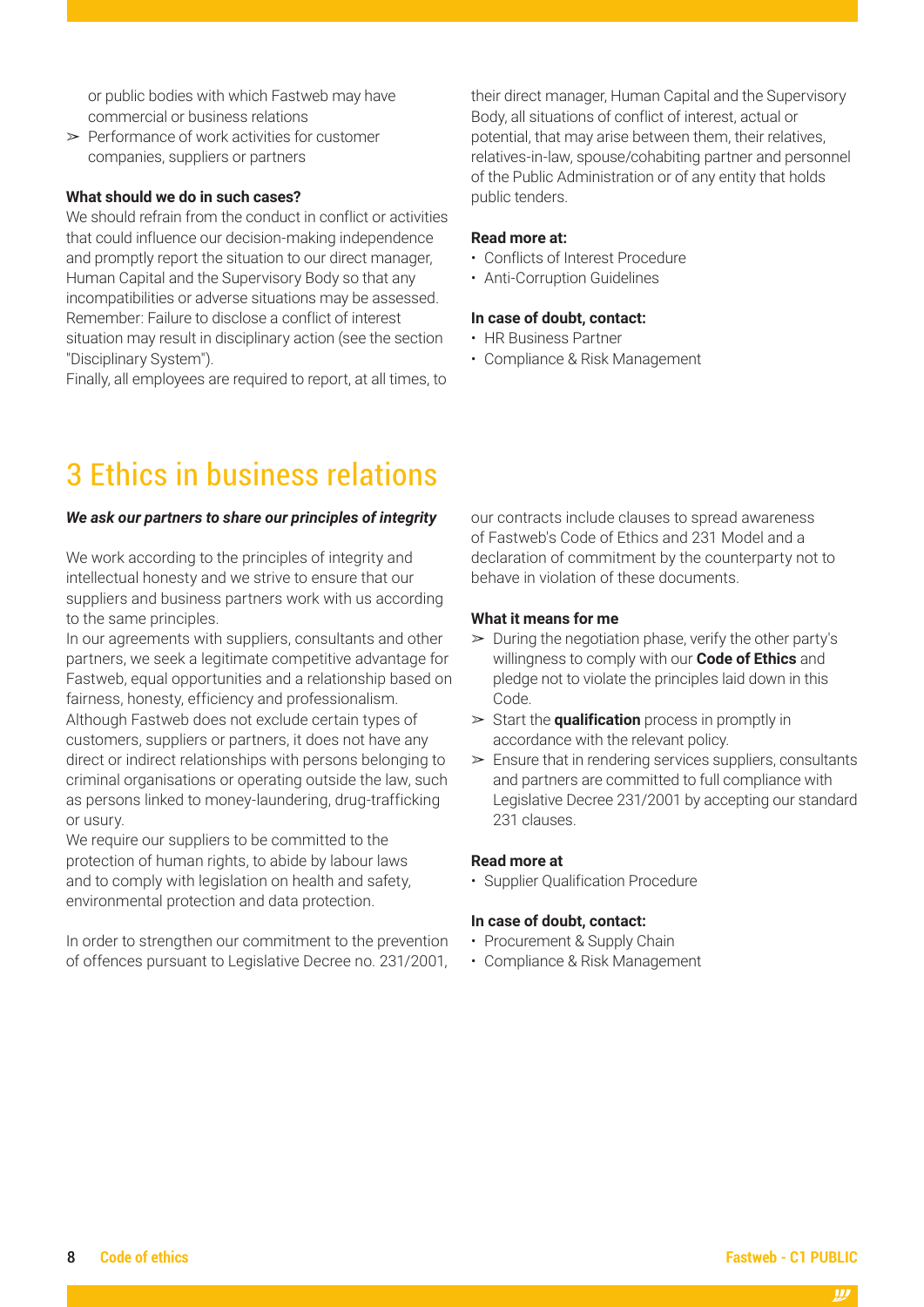### 4 Prevention of money-laundering and tax crime

Fastweb undertakes to apply controls for administrative and accounting obligations and to apply organisational measures to promote transparency and traceability in the management of financial flows.

Before entering into partnerships or contracts with nonregular customers/suppliers, it must be ensured that

5 Fight against corruption

*In relations with both public and private parties Fastweb adopts a zero-tolerance policy towards corruption, which it rejects in all its forms, while implementing a proactive programme to combat and prevent it*

Each of us is personally called upon to comply with anti-corruption laws and has a duty to disseminate and transfer the principles of legality, integrity and fairness through our own conduct, respecting the system of policies defined to prevent corruption.

Fastweb accepts and adopts the notion of corruption provided by Transparency International, of which it is a member: corruption is "the abuse of entrusted power for private gain".

To reiterate its effective commitment to the fight against corruption, Fastweb has proactively and voluntarily adopted Anti-Corruption Guidelines, which are a tool for summarising and optimising the internal policies through which the system for preventing and monitoring corruption is strengthened.

**Remember:** offering or receive bribes, including through third parties, is strictly prohibited.

A bribe is defined as "the offer or receipt of any kind of gift, loan, fee, compensation or other advantage to induce the commission of a dishonest, illegal act in the conduct of business affairs".

In order to guarantee the effectiveness of this system, Fastweb adopts the **principle of separation of responsibilities** according to which tasks, operational activities and control functions must be adequately separated, so that the person responsible for operational activity is distinct from the person who supervises and authorises it.

#### **What it means for me**

 $\geq$  Ensure that all payments to and from third parties are

the other party's activities are fit and proper in order to prevent our services from being used for illegal purposes.

If you suspect that current or potential customers may be using our services for illegal activities or questionable transactions you should consult the Fraud Management team or Internal Audit team.

appropriate, supported by documentation and properly recorded.

- $\geq$  Consult and comply strictly with the policies for transactions that involve relations with the Public Administration, observing the roles of the responsible company structures.
- $\geq$  Declare any relationship of kinship and/or affinity with executives and employees of the public administration and/or contracting authority.
- $\triangleright$  Immediately inform the Supervisory Body (organo. vigilanza@fastweb) and the Anti-Corruption Officer (Anticorruzione@fastweb.it) of any direct or indirect request aimed at obtaining payments or other benefits in exchange for advantages.

#### **What it means for me**

*I am working on a project that requires public concessions but I am behind schedule. A regular supplier of mine informs me that he has obtained permits in a short time with the intermediation of a consultant and offers to put me in touch with the consultant, who could expedite my application. Can I accept?*

#### **It is a risky situation; paying fees to facilitate or obtain advantages from public bodies is prohibited.**

#### **Read more at:**

- Anti-corruption Guidelines
- Gifts Policy
- Sponsorship Procedure
- Donations Procedure
- Anti-Corruption Directive
- Anti-Corruption Directive Invitations to Events

#### **In case of doubt, contact:**

- Anti-Corruption Officer
- Compliance & Risk Management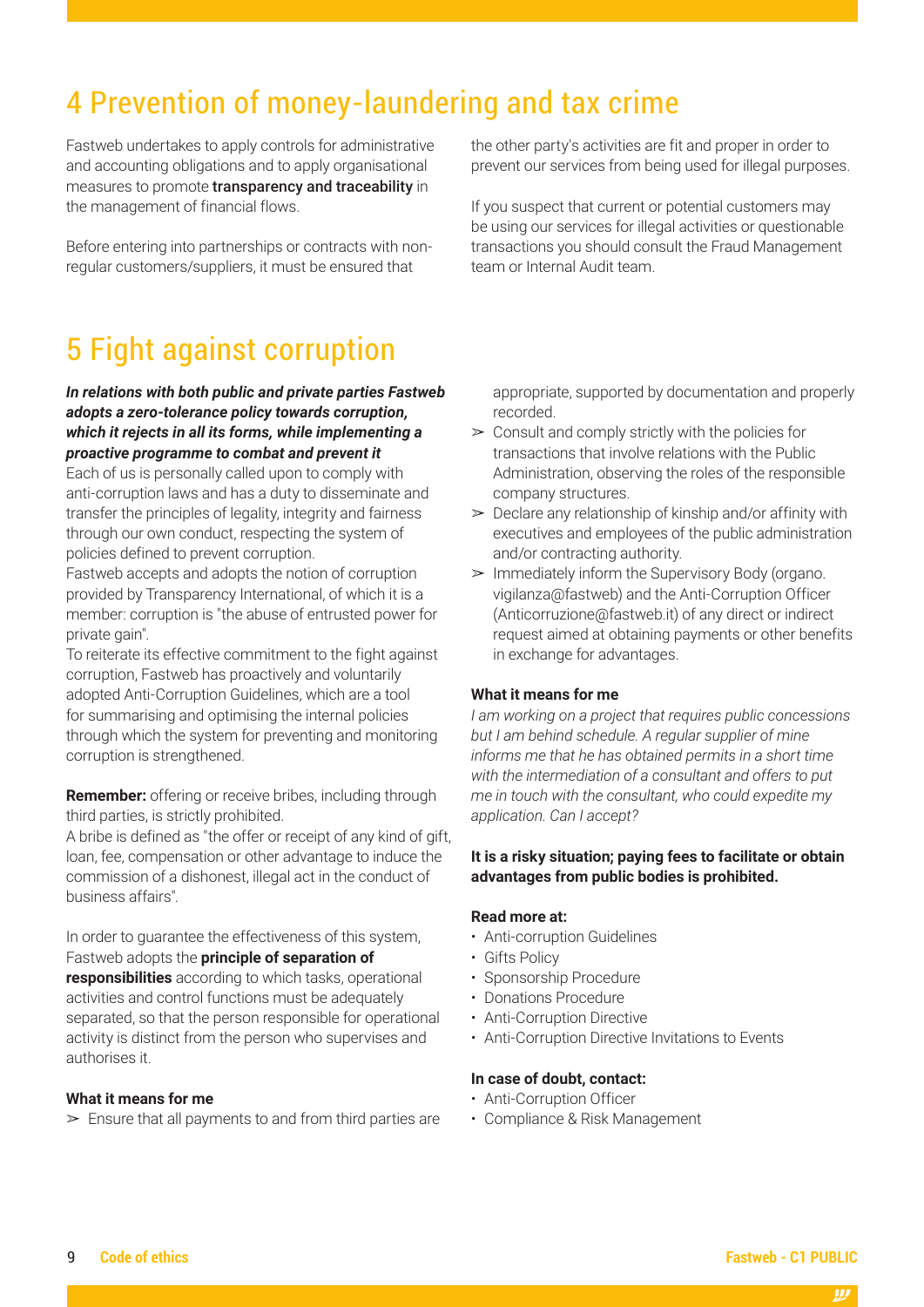### 6 Gifts, presents and hospitality

Our policies do not allow the receiving or giving gifts, presents and hospitality that may be construed as exceeding normal business or courtesy practices, or aimed at acquiring or granting favourable treatment in the conduct of activities related to Fastweb.

Gifts of modest value may be offered to promote the image of the company or to promote charitable or cultural initiatives.

Receiving gifts from a supplier is not prohibited, but you must notify your line manager so that he or she can make the appropriate assessments, according to the policies.

#### **RULES OF CONDUCT**

➢ Offering *gifts, presents and hospitality* to Public Administration personnel or their family members is prohibited, except for acts of commercial courtesy of modest value (up to €150)

- $\geq$  Any form of gift to public officials or their relatives that could influence their independence of judgment or induce them to provide any advantage for the company is prohibited.
- $\geq$  Cash gifts are prohibited.
- $\geq 0$ nly gifts of modest value (up  $\epsilon$ 100) may be accepted in accordance with the Gifts Policy.

#### **Read more atv**:

- Gifts Policy
- Anti-Corruption Guidelines
- Anti-Corruption Directive

#### **In case of doubt, contact:**

- HR Business Partner
- Anti-Corruption Officer
- Compliance & Risk Management

### 7 Relations with the Public Administration

Fastweb's relations with the local, national, EU and international Public Administration are inspired by the strictest compliance with the law and the principles of correctness, transparency and loyalty.

**Remember** that during business negotiations, inspections, audits or other dealings with the Public Administration, **IT IS PROHIBITED**:

- $\geq$  To privilege or propose employment opportunities to the Public Administration personnel involvedo
- $\geq$  To offer, accept or encourage gifts, presents or other benefits to Public Administration personnel or their family members, except for acts of commercial courtesy of modest value
- $\geq$  0 solicit or obtain confidential information in violation of equal treatment and procedures of public record
- $\geq$  To accept requests for contributions/sponsorships/ donations that may influence business negotiations or favour Fastweb
- $\geq$  To give or promise money or other benefits as a result of requests and/or undue pressure from public representatives.

#### **In case of doubt, contact:**

- Anti-Corruption Officer
- Compliance & Risk Management

### 8 Fair competition

#### **Free competition and consumer protection are values that Fastweb is committed to promoting**

We promote compliance with competition and consumer protection laws as fundamental values and an integral part of our corporate culture through an Antitrust Compliance program that meets the highest standards of applicable laws and international best practices.

In our relations with competing operators we act in

full respect of the principles of the free market and competition and we do not enter into agreements or understandings that could alter the correct competitive dynamics.

Fastweb is organised to provide the national Antitrust Authority (AGCM), European Antitrust Authority (EU Commission) and all other competent authorities (AGCOM, Data Protection Authority and ANAC) with any information they may request and to cooperate with them in any investigation or pre-investigation proceedings.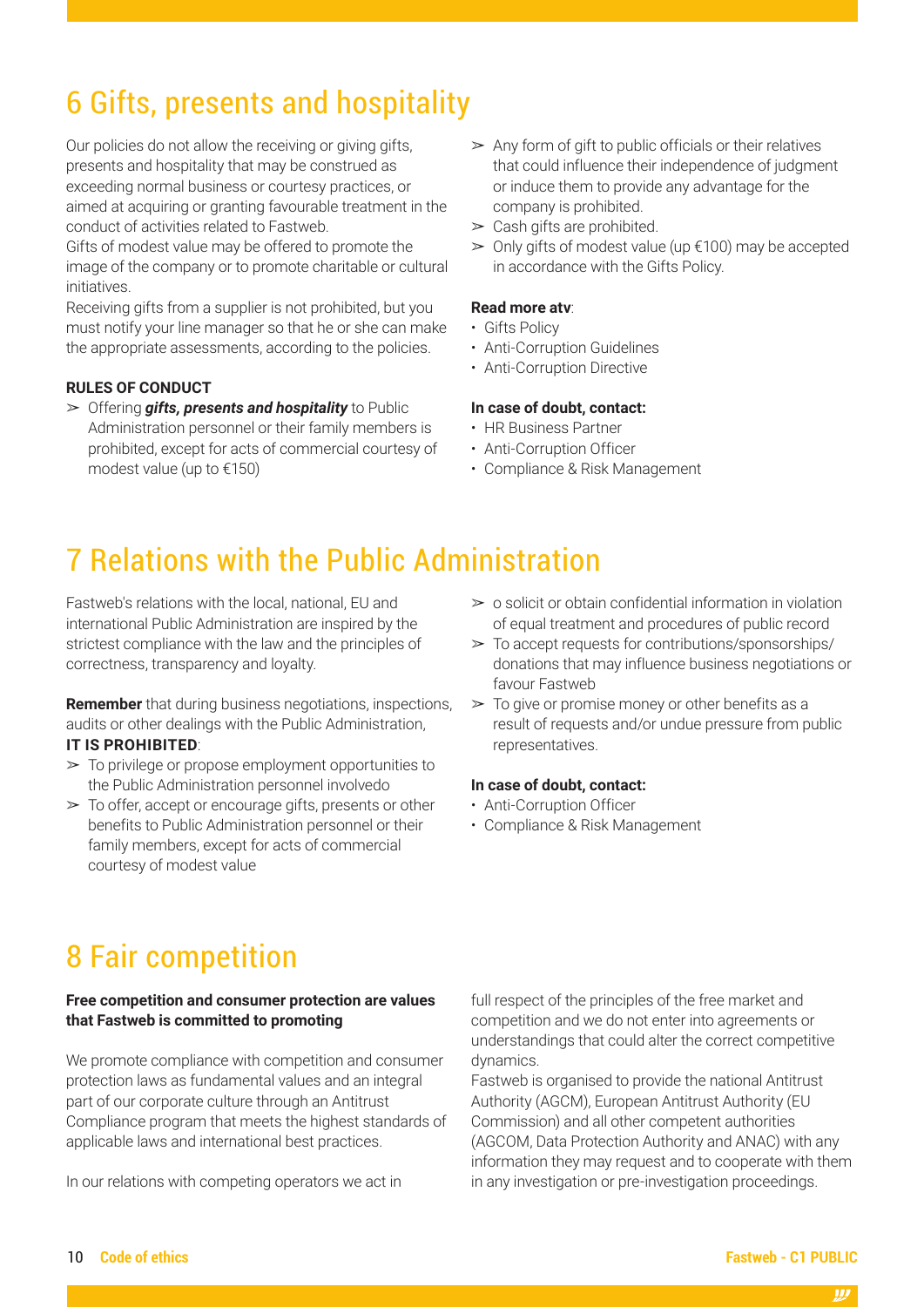#### **RULES OF CONDUCT**

- $\triangleright$  Exchanging confidential information that reveals business strategy is prohibited: do not ask and do not receive.
- ➢ Carefully manage temporary consortium or subcontracting agreements with competing companies for participation in tenders.
- $\geq$  Pay attention to the exchange of information and decisions taken within trade associations
- $\geq$  Ensure full transparency of information on commercial offers to consumers.

#### **What it means for me**

*A salesman from a competitor that has a portfolio of customers in the same geographical area as mine proposes that we make an agreement to offer services by dividing up business customers. Is this an acceptable arrangement?* 

### 9 Accounting Transparency

#### **Transparency and correctness of accounting records are primary objectives that we achieve with everyone's commitment and attention**

Fastweb prepares its financial statements and all corporate communications with the utmost correctness and in full compliance with the reference legislation and accounting principles, to provide clear, precise, true and complete information.

Each of us has a duty to contribute to the proper representation of management activities by accurately recording each operation and transaction and ensuring that it is supported by adequate documentation. At all times it must be possible to verify the characteristics of the operation and the relative decision-making and authorisation process.

No, it is an anti-competitive arrangement because it reduces competition in a particular geographic area.

**Remember** that even our regular suppliers can be competitors and always ask if the information you exchange is confidential and related to business strategies (prices, number and type of customers served, future plans, etc.)

#### **Read more at:**

- Antitrust Guidelines
- Antitrust Code of Conduct
- Procedure for Participation in Trade Associations

#### **In case of doubt, contact:**

- Antitrust Officer
- Antitrust & Operator Relations Team
- Compliance & Risk Management

#### **What it means for me**

- $\geq$  Always check the veracity of the documents that are entered into the accounting records.i
- $\geq$  Carefully archive the basic documentation for each accounting entry.
- $\triangleright$  Report instances of falsifications or errors in records or underlying documentation that come to your attention

**Remember:** Making any kind of payment in the interest and on the behalf of Fastweb without proper documentation is prohibited.

#### **In case of doubt, contact:**

Administration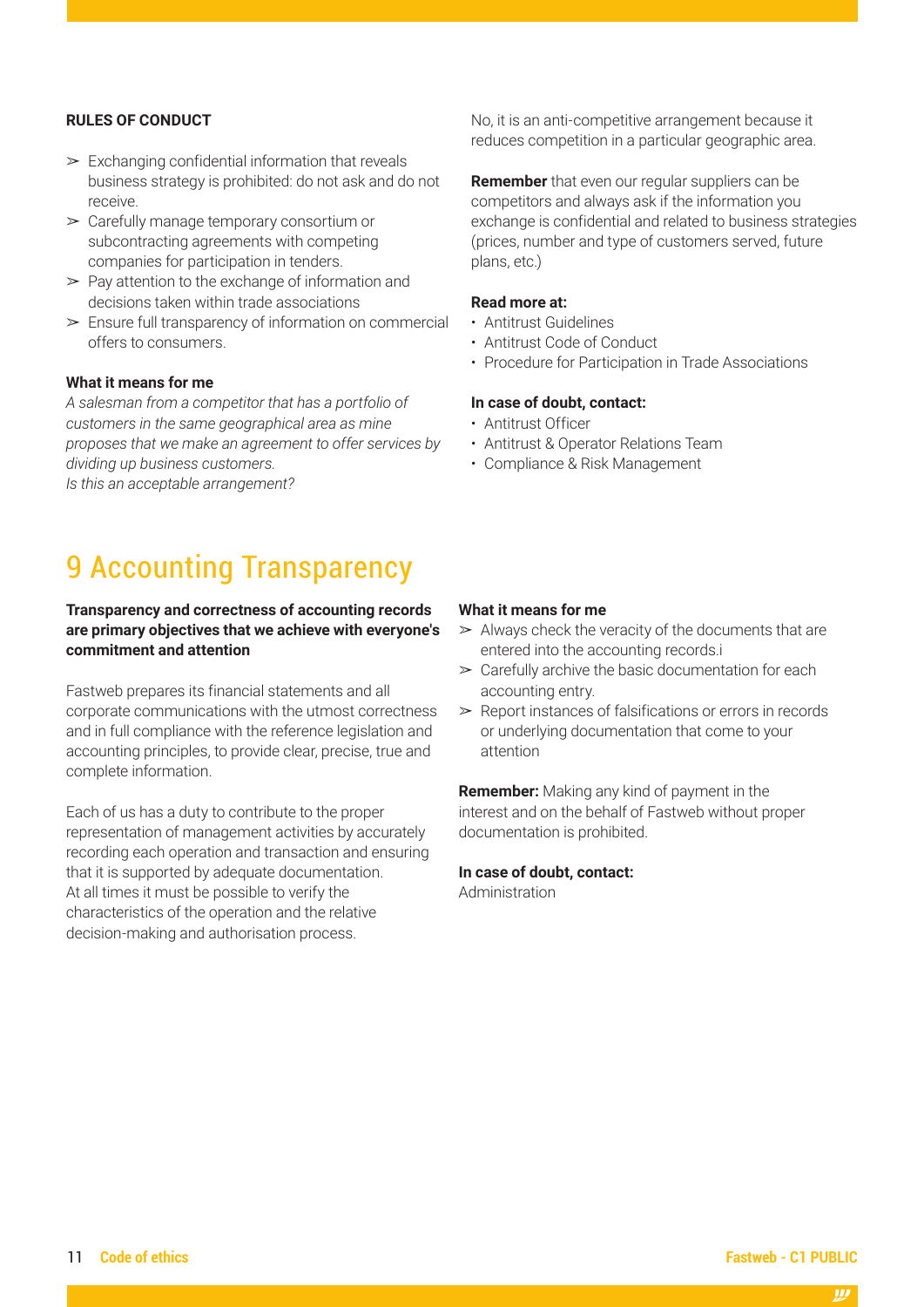## <span id="page-11-0"></span>**Our commitment to people**

Our values guide us to act with integrity and transparency in everything we do

- to create an *inclusive environment* in which people feel valued and treated with fairness and respect
- to guarantee working conditions consistent with the company values expressed in the Code of Ethics
- to protect equal opportunities for professional growth and advancement

Protecting human rights and workers' rights generally is a guiding principle for us: we onlywork with parties who protect and respect these rights. We encourage constructivedialogue with labour unions and business and trade associations.

Fastweb guarantees all employees remuneration in line with the provisions of national regulations and collective contracts, ensuring that salaries are set according to objective criteria. Fastweb guarantees its employees an adequate rest period in compliance with the regulations in force on working hours.

Fastweb respects the rights of workers to adequate representation and the freedom to set up and/or join workers' organisations or trade union representatives, without fear of retaliation or intimidation. We are therefore committed to establishing a constructive dialogue with the employees' elected representatives based on mutual respect and open, collaborative communication.

Relationships between people at Fastweb are based on mutual respect. We do not tolerate any form of discrimination, verbal, physical, sexual or psychological harassment or abuse, threat or intimidationin the workplace, in compliance with the Framework Agreement on Harassment and Violence in the Workplace signed between Asstel and the trade unions. We pursue the principle of inclusion of all employees through our policies.

### 1 Selection and work environment

Fastweb abides by labour and employment laws and promotes equal employment opportunities. We are therefore committed to promoting practices that do not involve or support the use of child, forced or compulsory labour.

In the search for new people to be hired, we base our decisions on merit, skills and adherence to company values to ensure fairness and transparency in the selection process.

### 2 Diversity and Inclusion

#### **We aim to connect Italy and create a safe, inclusive place where people can proudly express their uniqueness**

We believe that diversity drives evolution: it is from the meeting of our differences that new value is created. This is the culture we are spreading and now, when society is also increasingly attentive to these issues, we are committed to even more ambitious objectives, stepping up our sustainability initiatives in various areas: from disability to support for caregivers, from gender equality to the development of women's **STEM** skills, with a particular focus of internal awareness of *Diversity & Inclusion* issues.

We do not tolerate any form of discrimination in hiring, compensation, promotion, access to training, termination or retirement.

We do not allow discrimination on the basis of age, gender, disability, gender identity, sexual orientation, marital status, family responsibilities, cultural background, creed or political opinion.

We also combat all behaviours that give rise to harassment or bullying. We believe that a truly inclusive approach can only be achieved by creating a corporate culture based on knowledge, tolerance and the promotion of the richness of diversity.

With this in mind, we organise sensitivity training meetings, a method that helps develop attention to others and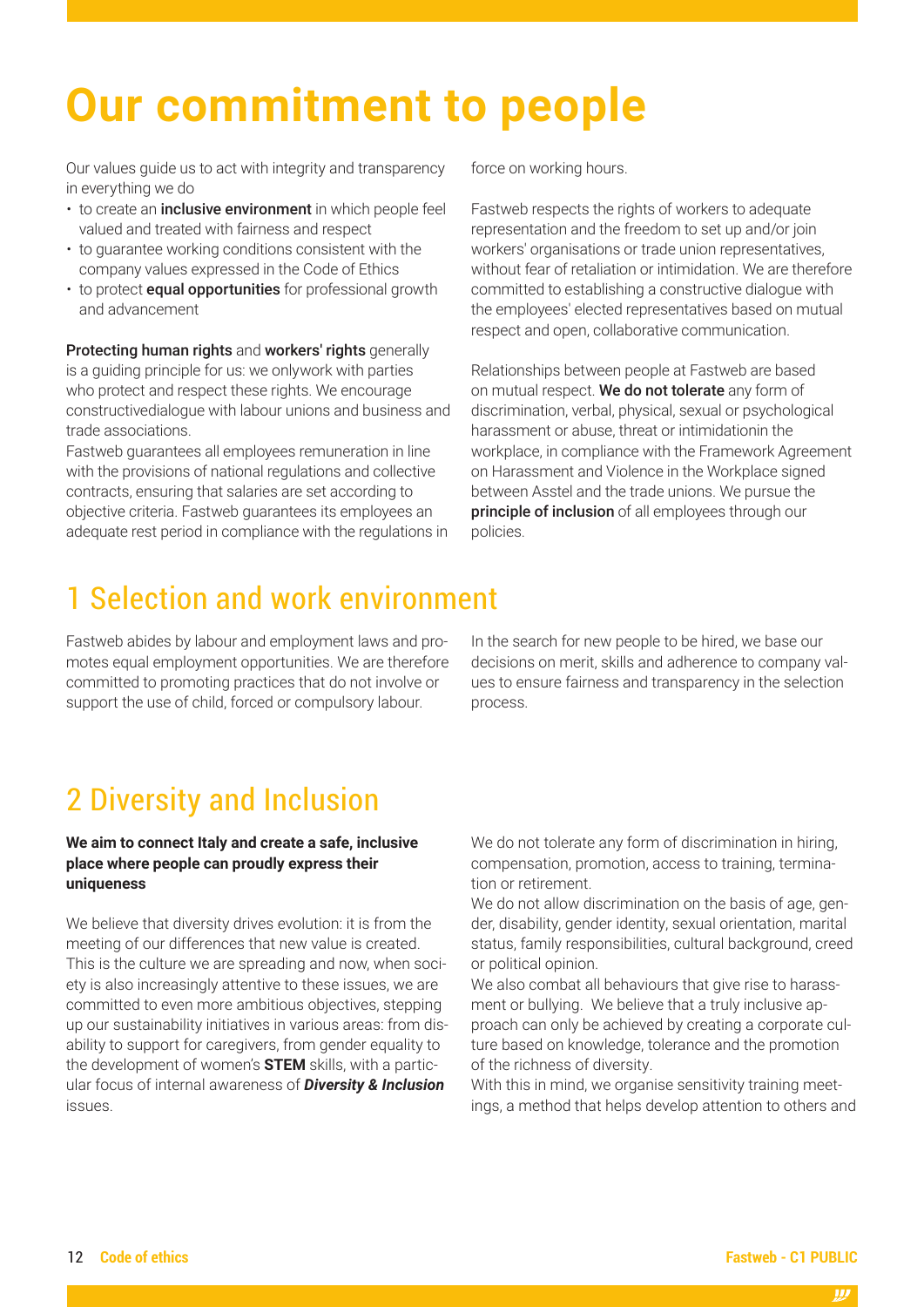#### greater sensitivity to group dynamics.

**Because diversity is a fact, but for us inclusion is a choice.**

#### **What it means for me**

- $>$  In your relationships with colleagues, customers, suppliers and stakeholders, always act with respect for people and diversity.
- $\geq$  You too can help ensure an inclusive work environment by fighting all forms of discrimination or harassment.
- $\triangleright$  If you suspect discriminatory behaviour or

### 3 Health and Safety

#### *Workplace safety is always our first priority*

"*Safety First*" clearly and decisively represents Fastweb's desire to set a strong tone for its organisation by effectively applying the principles of the regulations in force on **health** and **safety** in the **workplace**.

We are actively committed to protecting and preserving the fundamental values that inspire these regulations, through preventive actions and specific safeguards, as well as the constant management of risks in this area.

We are committed to guaranteeing health and safety standards aimed at protecting the physical and moral integrity of employees and workers who cooperate with the company in various ways, ensuring safe and healthy working environments and working conditions respectful of individual dignity.

In fact, the Company seeks to operate in accordance with the safety of its employees and third parties in general, preventing or reducing accidents and mitigating any harmful effects, in full awareness that the safety and *mental and physical well-being* of workers are indispensable resources at work and protecting them merits adequate commitment and attention over time.

To this end, we also promote the involvement of all levels of the organisation and the creation of an environment of open sharing and participation.

The company is committed to spreading a culture of worker safety and health protection as an integral part of the efficiency of its activities, through continuous training, viewing the involvement and awareness of all employees as fundamental objectives to strive for. Each of us is obliged to comply with the obligations

inconsistent practices, investigate with the people concerned, including HR Business Partners, and if your suspicions are well-founded, report them through the dedicated channels (see the section on reporting violations).

#### **Read more at:**

Diversity & Inclusion Policy

#### **In case of doubt, contact:**

- Corporate Culture & Inclusion
- HR Business Partners

deriving from accident prevention regulations and to refrain from imprudent or negligent behaviour that may constitute a reason for risk or danger of events harmful to the physical and psychological integrity of ourselves or others.

#### **What it means for me**

- ➢ *Listening to each other*: everyone, regardless of their role, must contribute to creating an environment of constructive dialogue between colleagues. In this sense, abiding by the company's safety procedures means analysing the various work behaviours and assimilating their contents in order to improve them and make them safer.
- ➢ *Sensitivity and attention:* we nurture respect for the work of others, paying close attention to how we go about our work and carry out various activities; safety in the workplace depends on a commitment by everyone
- ➢ *Trust:* trusting others may not always be easy, but it is the only way to work together and ensure a harmonious work environment, make the most of our time at work and go home feeling good about ourselves.
- ➢ *Respect and collaboration*: respect for protocols and procedures is a fundamental aspect of ensuring health and safety in the workplace and limiting events harmful to one's own safety and that of others through mutual collaboration in the interest of the company's activities and the well-being of everyone
- ➢ *Timeliness:* it is the duty of each of us to promptly report potentially dangerous situations and thus allow us to intervene with corrective actions in order to reduce any emerging risks.

#### **In case of doubt, contact:**

Health & Safety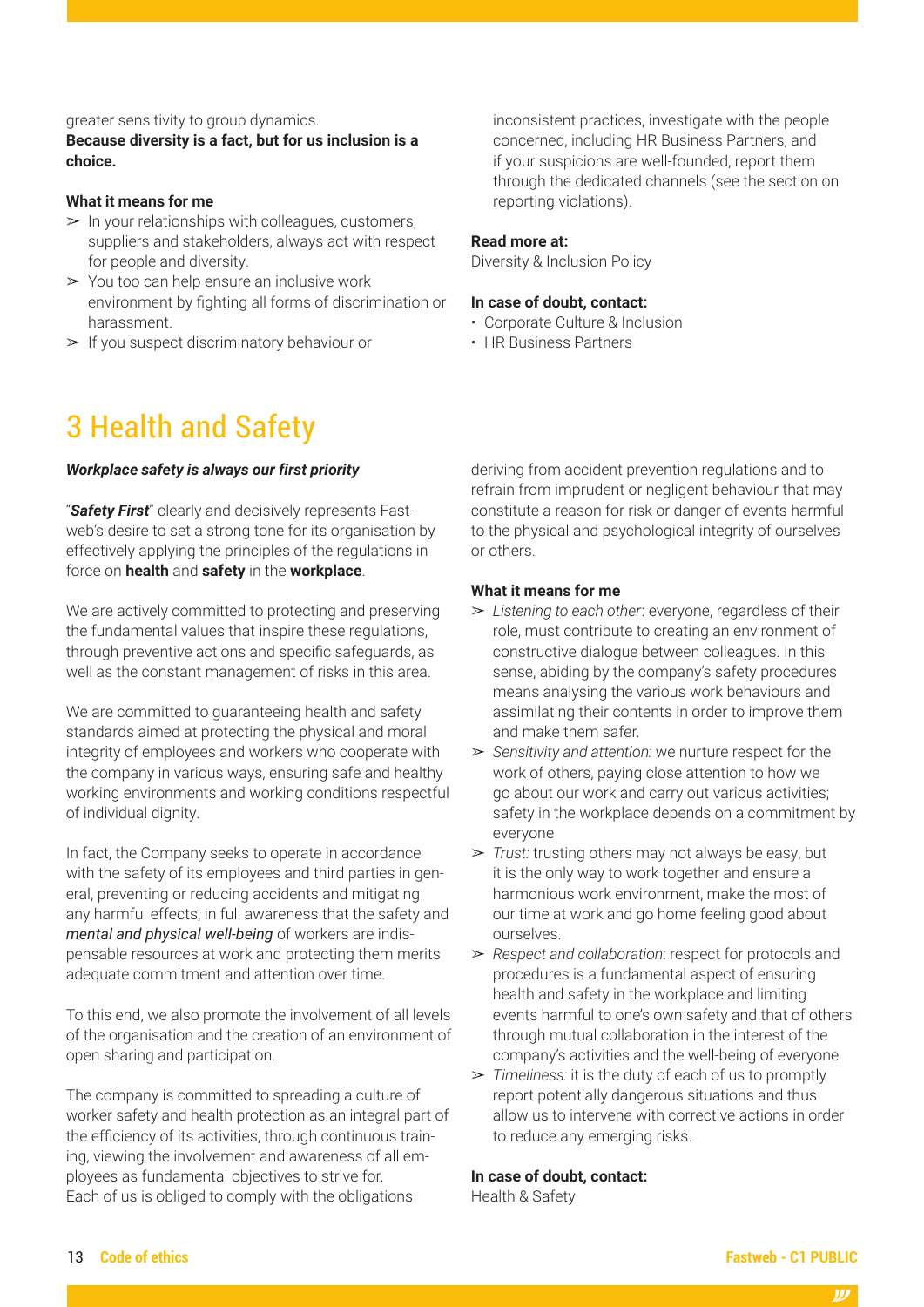### 4 Welfare

Several years ago, Fastweb introduced an innovative welfare model:

**FastforMe**, Welfare@Fastweb, is built on listening to people and is oriented towards offering greater **flexibility** in the **work/life balance** and concrete **economic support**, with a particular focus on **health**, **prevention**,**education** and **family**needs.

Welfare initiatives are available to the**entire** 

corporate**population** and offered **free of charge**.

Welfare@Fastweb is designed to provide **answers to real needs**, contributing concretely to the **well-being of each person** and supporting them in building their **future**.

**In case of doubt, contact:** Welfare

### 5 Protection of Company Assets

Each employee is responsible for protecting the company's assets, safeguarding Fastweb's movable and immovable property, IT devices and information.

#### **What it means for me**

- $\geq$  Use company assets carefully and attentively and avoid improper or wasteful use
- $\geq$  Respect company policies and apply common sense rules to prevent theft or damage to third partiesi
- $\triangleright$  Keep confidential information about the company or business partners confidential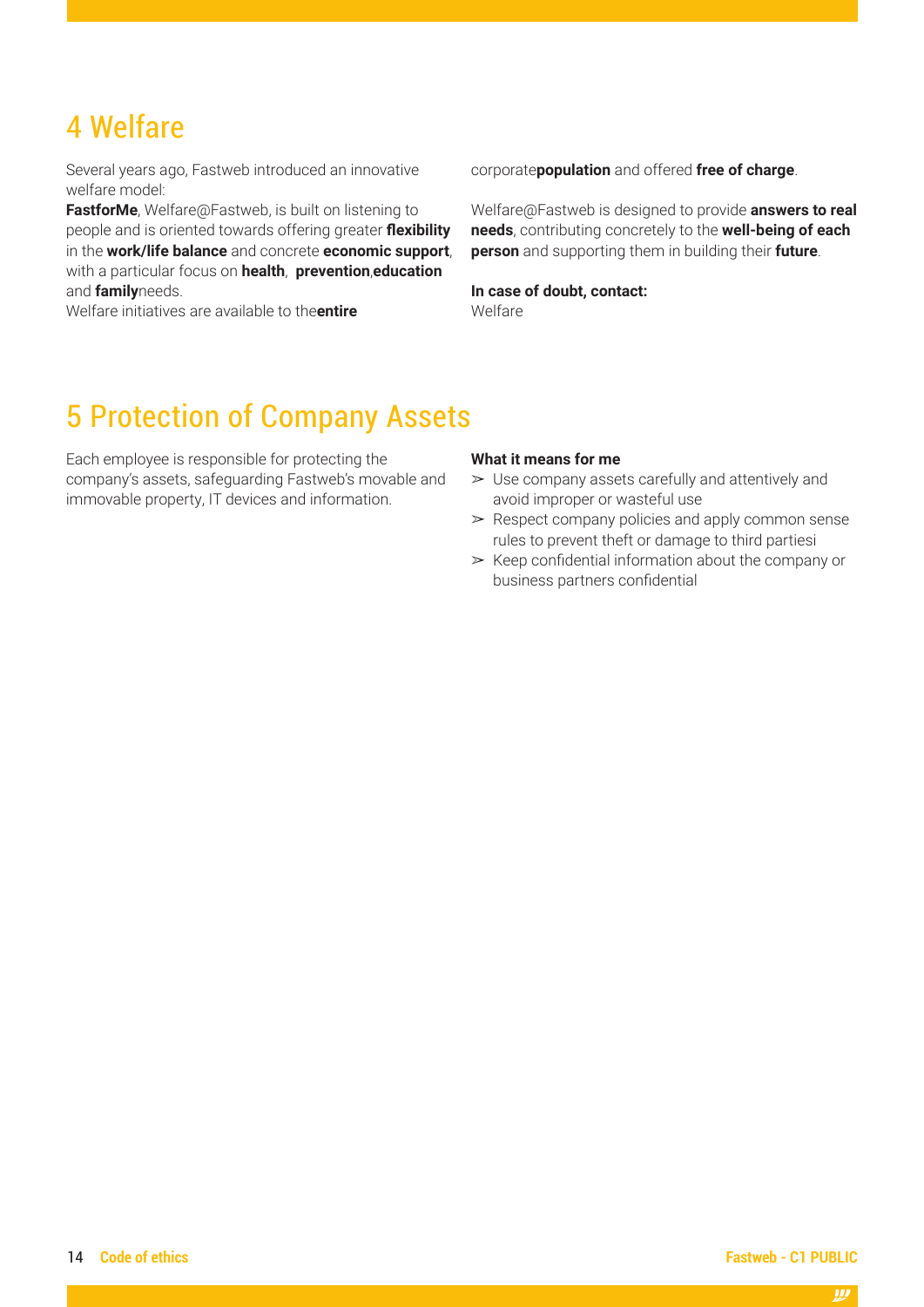## <span id="page-14-0"></span>**Our commitment to respect the environment**

**Sustainability and environmental protection are now key drivers that guide our strategies and projects. Digitalisation and sustainability are increasingly integrated into our vision: there is no digitalisation without sustainability and no sustainability without digitalisation**

We are fully convinced of the importance that must be attached to respect for the**environment** and we are committed to reducing our impact on the planet and to protecting the ecosystem every day.

Our main commitment is the **fight against climate change**, to which we are seriously and steadily committed over time: this is why we have joined the *Science Based Targets Initiative* and have set our own targets for reducing emissions by 2030, in line with the *Paris Climate Accords*.

We comply with relevant legislation and have adopted environmental policies according to a management approach based on continuous improvement. We are committed to purchasing electricity exclusively from **renewable sources**, to developing products and services that help our customers reduce their carbon footprint, and to developing and implementing plans to improve the energy efficiency of our network

infrastructure and data centres. Fastweb is a **plastic-free**company: whenever possible, we avoid the use of disposable plastic in offices and shops, during meetings and at corporate events. We involve our employees and suppliers in spreading a culture based on the principles of environmental protection and sustainable development.

**Is there a strategy for combating climate change?** Yes, we have set out a clear, long-term strategy to contribute to the global fight against climate change. You can find more information in the "Fastweb for the Climate" section of the corporate website.

You can also consult the *Sustainability Report*, published on the corporate website, to learn about projects carried out and objectives for the future

#### **Are there external bodies that have validated the choices made by Fastweb for environmental protection?**

Yes, our carbon footprint reduction targets are approved by the Science Based Targets initiative, the environmental benefits of our services have been validated by Legambiente, and our environmental management methods are certified by an independent external body.

#### **What it means for me**

- $\geq$  Reduce energy consumption when possible: turn off your devices when not in use, set them to optimise energy savings, stop charging when completed and turn off lights when leaving a room
- ➢ Prefer "soft" mobility, i.e. walking, scooters, bicycles or public transport. When this is not possible, use car-sharing services in your city or travel with a colleaguenti nella tua città o condividi il tragitto con un collega
- $\geq$  Avoid using disposable plastic as much as possible; bring your own water bottle to the office and use water fountains. Use your own personal cup for hot beverage consumption to reduce waste production. Always separate the waste you produce
- $\geq$  Always consider the environmental impact that your choices may have in setting up business processes and in carrying out your work activities: choose the solution that best protects the environment and resources
- $>$  In your private life, take your electrical and electronic equipment waste and spent batteries to the dedicated collection centres and avoid disposing of them in unsorted waste

#### **Read more at:**

Environmental Policy

#### **In case of doubt, contact:**

**Sustainability**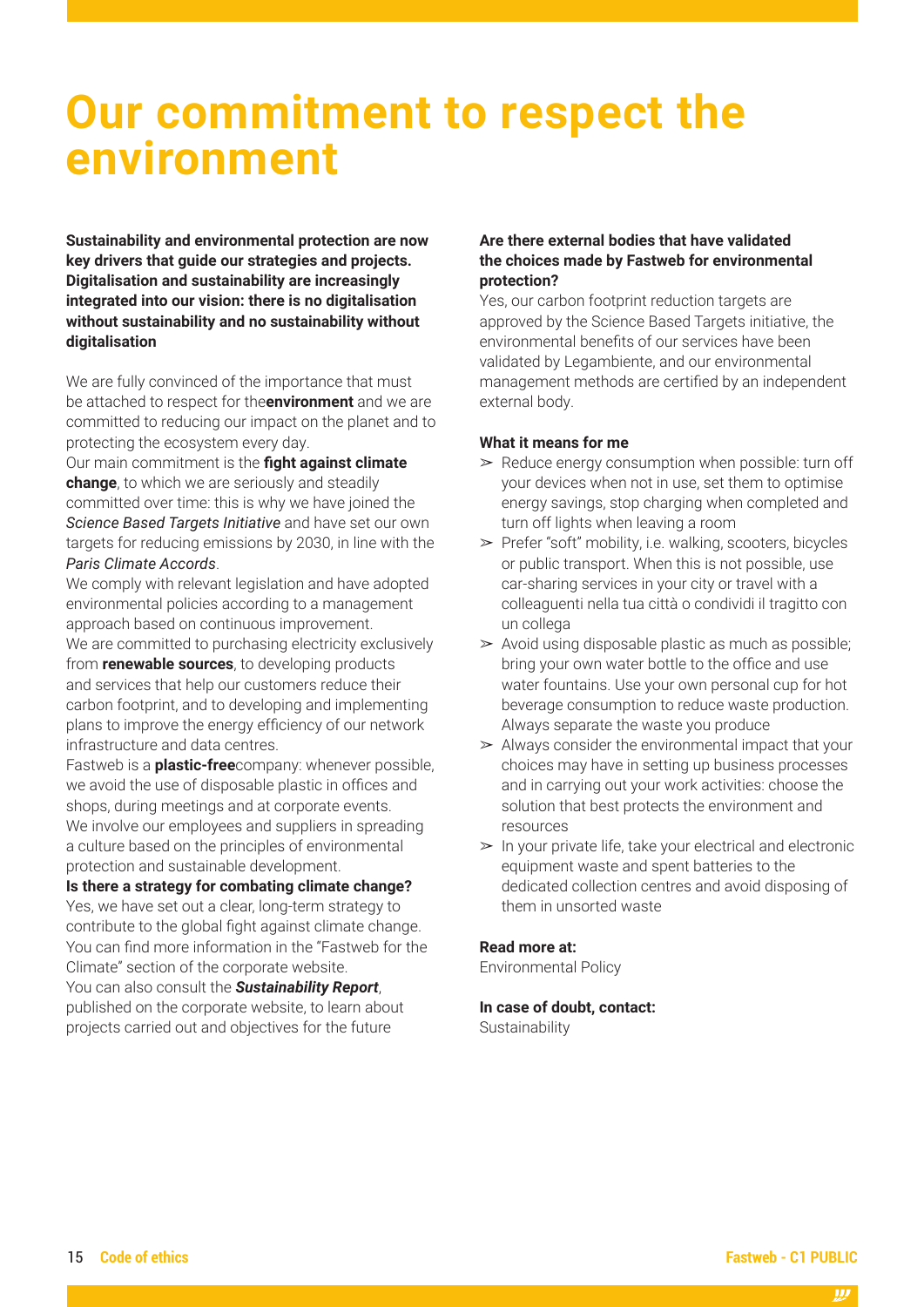## <span id="page-15-0"></span>**Our commitment to customer data**

**We care about the privacy of our customers: by choosing Fastweb, they entrust us with their personal data, and it is our job to take care of them**

### What Data Protection means

Fastweb considers the **protection of personal data** a **fundamental value** for conducting its business, building a relationship of trust with its customers and increasing hope in the digital society.

Due to the peculiar nature of the services it provides, both to residential customers and to business customers or public administrations, Fastweb constantly processes personal data.

It records them at the time of signing a contract, keeps them and processes them during the course of the contractual relationship in order to provide the service or send communications, and deletes or modifies them at the request of the data subjects.

Fastweb acts with the understanding that it does not own this personal data.

The data subject remains the owner and the company only processes the data incidentally and for a limited period of time.

During the limited time period in which Fastweb has access to the personal data of the data subject, whether internal or end **customers**, **fundamental principles**are followed: protect their confidentiality, integrity and availability and minimise their use as much as possible.

Only an operating strategy designed to guarantee and promote the protection of personal data and proper management of the personal data available to Fastweb can prevent damages, including culpable damages, to individuals and the penalties provided for by the law imposed by the supervisory authorities.

### Our principles

#### ✔ **Transparency**

It is essential to Fastweb that customers be informed of the processing of their personal data and that they never lose control of it.

This is why it is committed to preparing clear and simple, yet detailed, information as a priority. Furthermore, in further pursuit of transparency, customer data are not shared without the customer being adequately informed and aware of the processing and the parties called upon to carry it out. Finally, data are processed exclusively for the purposes indicated in the policy statements and according to the methods listed in them. It is therefore essential that all processing performed be promptly entered in the company's Register of Data Processing and constantly updated.

#### ✔ **Fairness and Lawfulness**

In order to combat illicit phenomena involving personal data, and first and foremost fraudulent access, sale or processing without appropriate consent, Fastweb devotes particular attention to data acquisition methods.

The company carefully monitors the members of its sales network to ensure that they collect only the data necessary to provide their services together with the necessary consent to processing from the data subject.

#### ✔ **Privacy By Design & By Default**

All projects that involves the processing of personal data are studied, from the design stages, so that privacy is considered an essential requirement, to be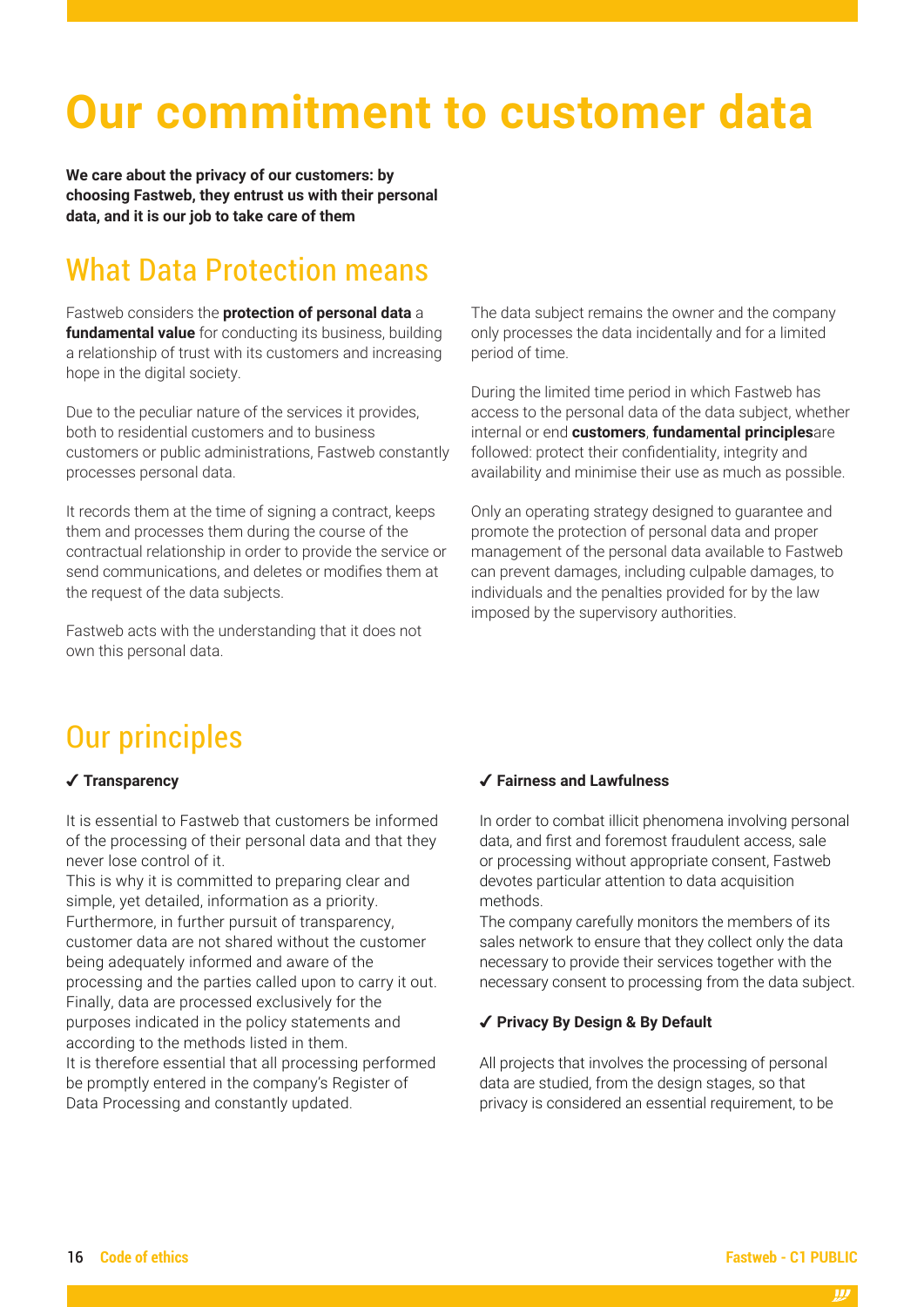developed by *default*: the data must be protected at all stages of the activities through appropriate technical and organisational security measures.

#### ✔ **Minimisation and Need to Know**

Process only the data necessary to achieve the purpose stated in the policy statement and only for the time necessary, through specific, detailed data retention policies

**Accountability** is the principle that guides our actions, which is why it is essential to make the company accountable, starting with each employee, for the importance of proper processing of personal data: each of us is responsible for abiding by these principles, internally and externally, with our partners and suppliers. Furthermore, at Fastweb, responsibility is decentralised to the individual structures/teams through the identification of *Data Managers, Ambassadors and Ad Hoc Competence Centres*.

#### **What it means for me**

#### **1) Follow company procedures for Design**

Privacy is a requirement to consider in the design phase. Fastweb has a special process for assessing projects and identifying risks to data subjects from the design/ concept stage.

Whenever you are involved in developing a project that for some reason involves the processing of personal data it has an impact on them, so remember to submit the request through the company assessment tool

#### **2) Consider privacy a constant setting**

Our systems and processes are designed to respect privacy at every stage of the personal data lifecycle: we collect only the data we need, store it in an appropriate manner, and allow data subjects to exercise their rights.

#### **3) Apply the principles to your role**

It is important for us at Fastweb to give clear, specific instructions for each activity and process, as this is the only way to minimise risks.

Privacy policies and best practices have been put in place, together with specific awareness courses. Do not record, process or disclose the personal data of other employees or third party customers of which you become aware for reasons related to your office, otherwise you could face the administrative and criminal penalties provided for in Legislative Decree 196/2003, Articles 161 *et seq.* and 167 *et seq.*, as well as the disciplinary penalties provided for by the

National Collective Labour Agreement and any company regulations

#### **4) Minimise**

Acquire and process only the data necessary and appropriate to achieve the intended purposes and according to the procedures provided. Keep data only as long as is necessary, ensuring that unauthorised third parties do not become aware of it

#### **5) Communicate**

Contact the Privacy Compliance Group or the DPO if you detect data processing not in accordance with the methods described in the policies or this document. Inform the privacy contact personnel in each BU of the start of new processing so that it can be tracked in the appropriate Register of Data Processing, which can only be correctly fed and updated with everyone's collaboration.

#### **I have lost my company PC. What should I do?**

As your company PC may contain personal data (yours or our customers'), it may constitute a data breach: any non-standard incident or event that compromises the Confidentiality, Integrity and Availability of Personal Data. Report the event by filling out the ad hoc form on the company intranet.

#### **Can I also collect a mobile phone number to send a newsletter?**

In accordance with the principle of minimisation, only data that is actually necessary for the predetermined purpose should be collected: a mobile phone number is not necessary to send a newsletter, so its collection does not comply with the principle of minimisation. Before collecting data always ask yourself: will I use this information? If so, why? Is it essential to achieving my purpose?

#### **Can I give my login credentials to a colleague?**

Although it may seem like a mere courtesy, it is important to remember that credentials are assigned on the basis of the principle of necessity and minimisation: each Processor may only access data relevant to the functions assigned. So if your colleague does not have credentials it is because due to his or her role he or she does not in fact need to view personal data.

Also, **remember** that credentials are personal in order to track your activities: if you give away your credentials, any activity and possible misuse are associated with you.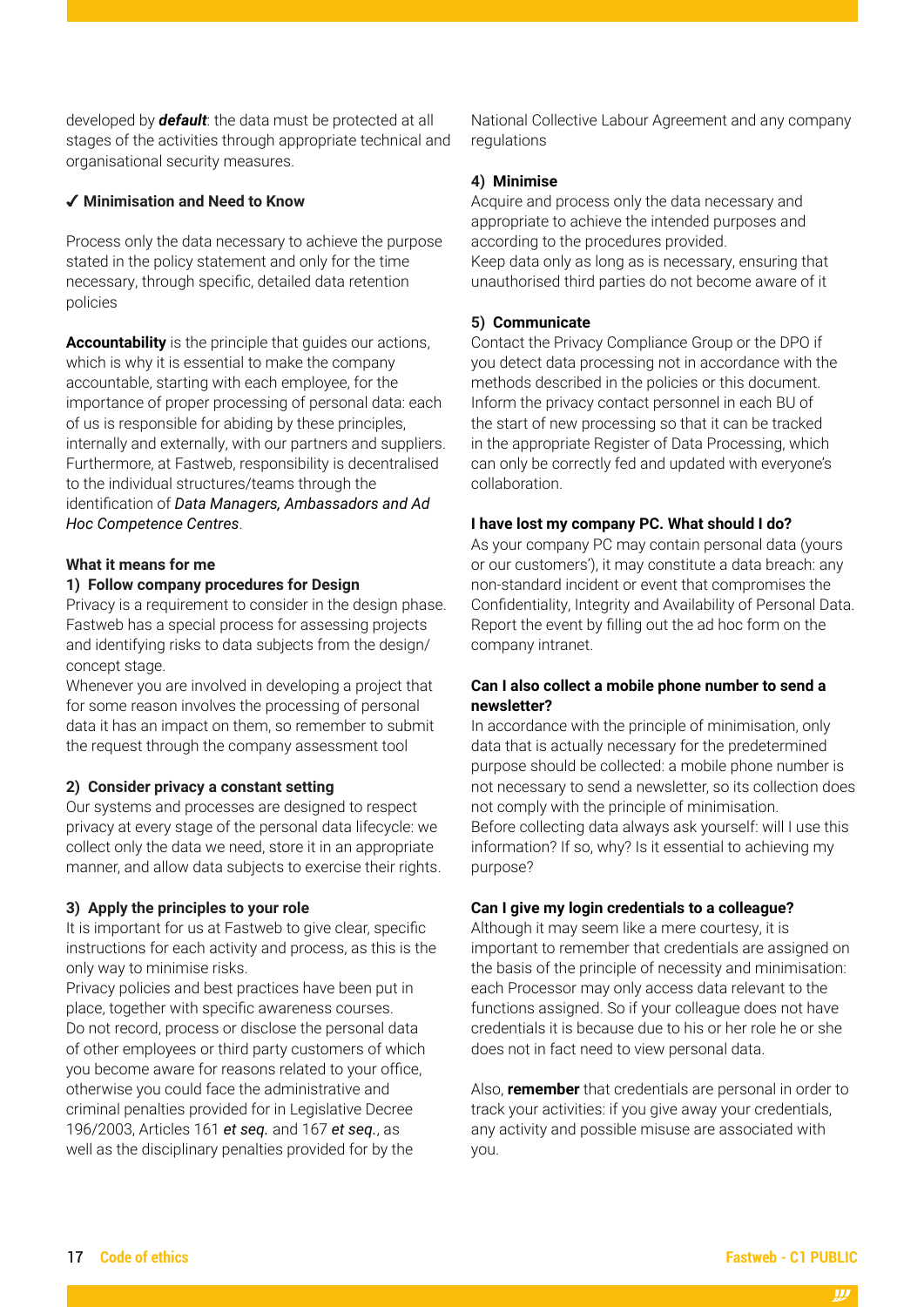## <span id="page-17-0"></span>**Our commitment to responsible communication**

### 1 External communication

At Fastweb, all external communication (customers, suppliers, stakeholders, financial community, industry authorities and press) is based on the principles of transparency and truthfulness and all requests for information are routed and addressed to the relevant departments and teams. Fastweb pays particular attention to communication with mass media, is managed by the External Relations & Sustainability Department, which provides timely, verified and punctual information that reflects the values and ethical principles laid down in this Code.

To this end, no employee may, without authorisation, make statements or provide information on products and services or provide confidential financial information; rather, employees may contact the External Relations & Sustainability Department, which will provide the requested information. Fastweb also adopts the same principles of transparency and truthfulness in communications via its official social channels and promotes initiatives aimed at spreading ethical, effective use of the Web for responsible, respectful and inclusive surfing by users.

### 2 Internal communication

At Fastweb, communication is a two-way dialogue. We invest in the continuous evolution of the channels and methods of communication with our people, creating more and more opportunities for involvement and meeting, including through new technologies. The **"***Agorà***" company intranet** is a direct, authentic two-way communication channel that makes it possible to spread knowledge of the main company projects, while also allowing all colleagues to express

their opinions, respond to surveys and participate in all the initiatives designed for us.

*Agorà*, accessible on both computer and smartphone, including non-company devices, via "AgorApp", supports collaboration, contributes to the spread of our Vision and Values and adoption of behaviours in compliance with the code of ethics, confirming its role as a powerful tool for always staying in touch with people's real needs.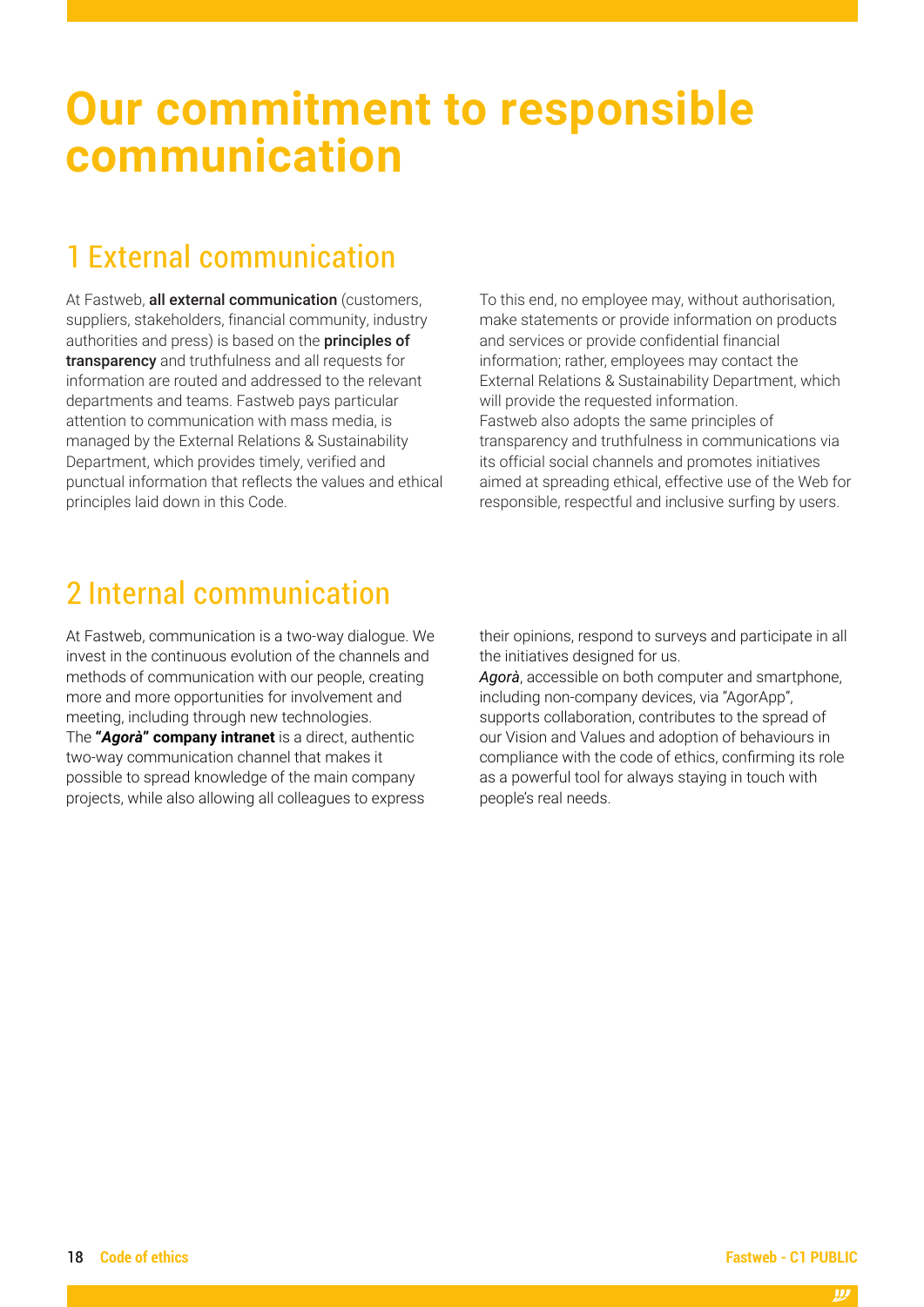### 3 Fastweb people's communication via social media

At Fastweb, we believe that it is important to spread a culture of Internet use on a personal and professional level. With this in mind, we organise periodic meetings **to raise awareness** and teach skills on **personal branding** and **social reputation** and we have set guidelines on the proper spread of company information through **social media** that are useful for consolidating Fastweb's reputation.

Employees and contractors are in fact the recipients of this communication, but they are also the best allies to strengthen **brand identity** and support the spread of a more intimate, genuine narration of the company, which starts from the inside.

When employees also take an active role in social communication, they should read and observe the general principles contained in the **guidelines** for the correct, effective use of social networks:

#### **What it means for me**

#### **1) Knowing how to interpret the role of social media**

Social media is like any other social context: a meeting, a party or a chat at a café. Act like you are in one of these situations. Introduce yourself before you speak, do not pretend to be someone else, do not intrude or interrupt other people's conversations, and so on. In short, make sure that your actions and behaviour on social media are in line with the image you want to give of yourself in the workplace and with customers and in your personal life.

#### **2) Remember that the Internet does not forget**

Everything you publish stays online. Keep that in mind before you post something you might regret.

#### **3) Know the Company Vision and Values**

They will help you in your dealings with colleagues, customers, suppliers and other stakeholders, including in your social media interactions.

#### **4) Do not be a spokesperson**

We encourage participation in Fastweb accounts, blogs, groups and websites. However, we ask you to state clearly that this is not an official Fastweb communication channel. The only people at Fastweb who are allowed to speak on behalf of the company on social networks are colleagues who are in charge of social media and colleagues involved by the former in specific activities.

#### **5) Abide by Fastweb's guidelines**

Fastweb brand consistency is important. If you insert the logo in your blog or other online spaces, make sure you respect the Brand Identity. Always use the latest version. Do not otherwise alter the logo or use it in combination with a product name.

If there are colleagues in the images you plan to post, make sure they agree.

Be careful with photos and videos of technical rooms: customers' equipment must not be shown. Do not denigrate the competition.

#### **6) Who to contact in case of need?**

If you have noticed an "off-the-record" conversation online regarding Fastweb or a customer who has a problem to solve (especially if he or she is saying it in a controversial way), report it to your colleagues in the *Social Media* area.

#### **Read more at:**

Social Media Guidelines

#### **In case of doubt, contact:**

- Social Media
- Corporate Culture & Inclusion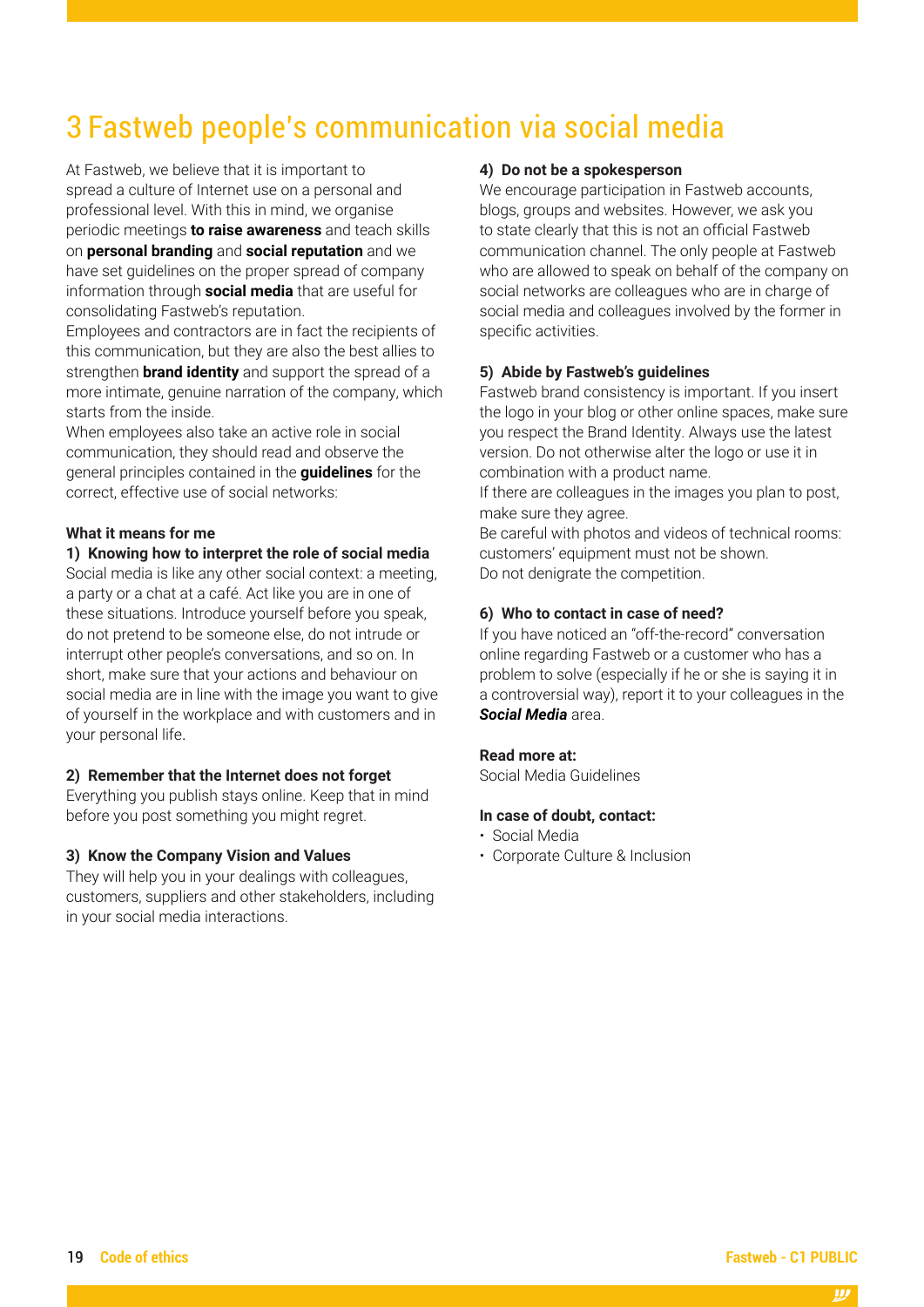### Disciplinary system

The Code, considered as a whole and together with all the specific implementation procedures approved by Fastweb, is to be considered an integral part of existing and future employment contracts pursuant to art. 2104 of the Civil Code.

Violations of these provisions will therefore be considered a disciplinary offence and, as such, will be prosecuted and punished pursuant to Article 7 of Law 300/1970 and the applicable National Collective Labour Agreement in force.

Fastweb's Supervisory Body will be notified by Human Capital of the beginning of any disciplinary procedures and of any decisions to dismiss and penalties relating to possible violations of this Code.

Penalties are levied against management level personnel with the involvement of the Chief Executive Officer by Human Capital. The Chief Executive Officer may refer to an opinion by the Management Board in making

### How to report violations

Each of us is required to promptly report violations of the Code of Ethics, non-compliance with company policies and, in general, any unlawful conduct of which we become aware, by virtue and on the occasion of our working relationship or functions performed. You may write an e-mail addressed to the mailbox *[ethics@fastweb.it](mailto:ethics@fastweb.it)*, which will examine the case and conduct a discrete, in-depth investigation, possibly involving other relevant functions. Inparticular, reports relating to discrimination, human rights violations, employment law issues,

health and safety issues and issues related to the work environment will be handled by the Social Performance Team, which, in compliance with the new **SA8000** certification, quarantees the application of socialresponsibility principles.

Alternatively, if you feel it is appropriate to report anonymously, you may use whistleblowing channels. The Whistleblowing Policy is distributed and published on the Agorà corporate intranet and requires that all reports be handled according to a predefined process that guarantees objectivity, independence and maximum confidentiality.

his or her decision, in accordance with their respective delegated powers and responsibilities.

Should one or more members of the Board of Directors and/or of the Board of Statutory Auditors violate the rules of the Code, the violation will be assessed according to its severity and may lead - in the most serious cases - to their dismissal for just cause in accordance with the law.

Through specific contractual clauses, each Fastweb supplier undertakes to comply with and apply their own internal documents and not to act in conflict with the guidelines set out in this Code.

Violations by suppliers and partners of these commitments, entail, for the corporate functions that have relations with them, the obligation to activate all contractual and legal mechanisms available to protect the rights of the Company, including, where appropriate, termination of the contract and compensation for damages.

#### **Reporting channels**:

• Web with the link [https://www.bkms-system.ch/swisscom-it](https://www.bkms-system.ch/swisscom-it ) 

accessible from the public Internet

• **Mail**: Fastweb SpA - Internal Audit & Supervisory Body 231 Piazza Adriano Olivetti, 1 20139 Milan (ITALY)

• **E-mail** to Chief Audit Executive

Fastweb is committed to guaranteeing all forms of protection under the laws for whistleblowers.

#### *There will be no retaliation if you make a report in good faith and are acting in accordance with the Code of Ethics.*

Knowingly or with gross negligence submitting a *report that turns out to be unfounded*, such as reporting false facts in order to discredit a colleague, constitutes conduct that is contrary to our values and company procedures and is subject to disciplinary penalties.

#### **Read more at:**

Whistleblowing Policy

#### **In case of doubt, contact:**

- Chief Audit Executive
- Compliance & Risk Management

ALL RIGHTS RESERVED - This document is the sole property of FASTWEB S.p.A., which reserves all rights. Therefore, this document may not be copied, reproduced, communicated or disclosed to others or used in any way, not even for experimental purposes, without the written consent of FASTWEB S.p.A. and upon request shall be promptly sent to FASTWEB S.p.A. Milan, Italy.

#### 20 **Code of ethics Fastweb - C1 PUBLIC**